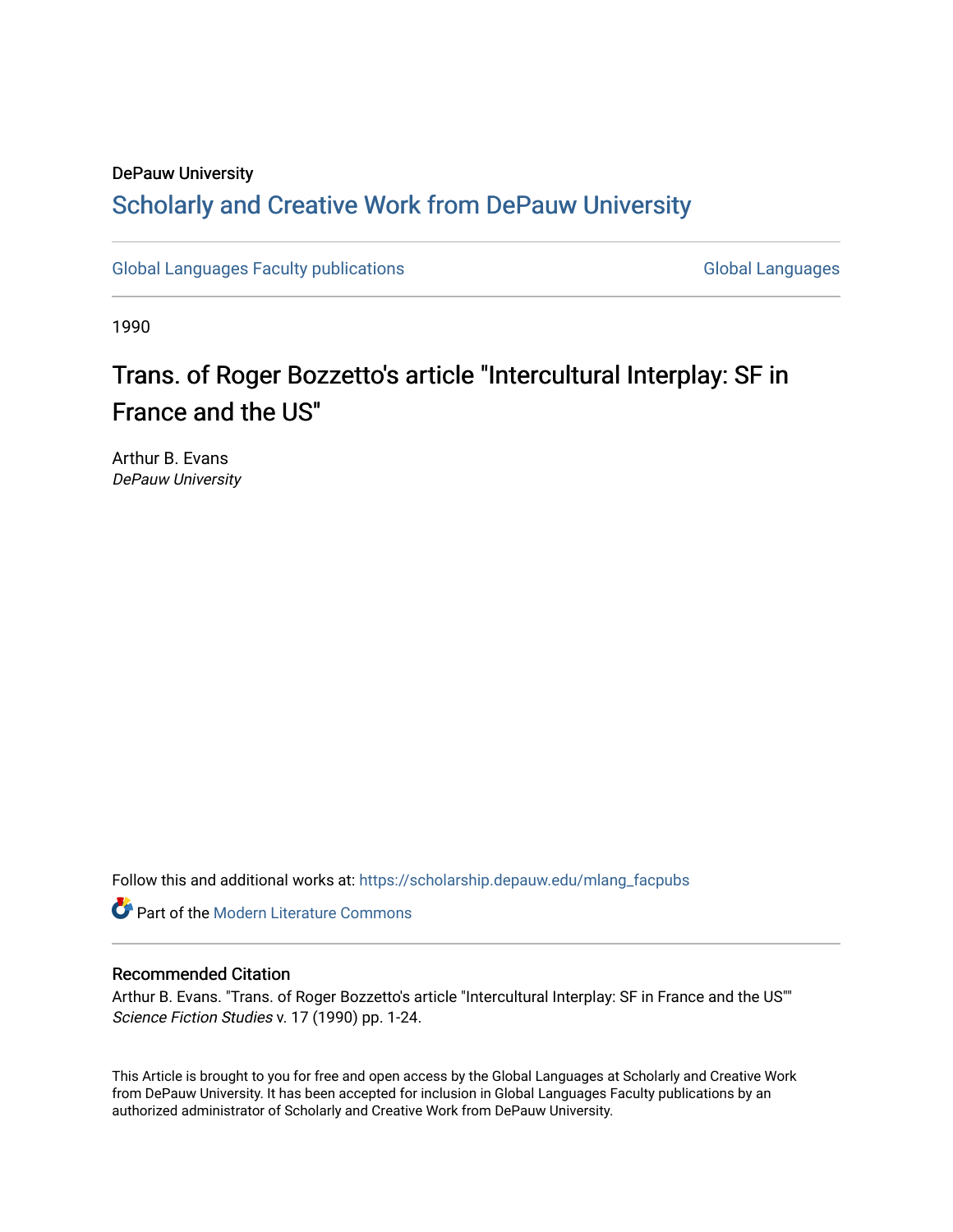## **Roger Bozzetto**

\_\_\_\_\_\_\_\_\_\_\_\_\_\_\_\_\_\_\_

## **Intercultural Interplay: Science Fiction in France and the United States (As Viewed from the French Shore)\***

#### *Edited and translated by Arthur B. Evans*

In contrast to the Marvellous or the Fantastic, SF is a strictly Western creation. Moreover, it is a recent genre—even if the exact date of its emergence onto the literary scene is still subject to debate.<sup>1</sup> SF has also been known by many different generic labels prior to its current appellation, but they all connoted a certain image of scientific progress.<sup>2</sup> Despite its relative newness, SF has succeeded in generating an important amount of critical discourse: in the US, for instance, even bibliographies of bibliographies on the subject have been produced.<sup>3</sup> This intense critical activity, however, continues to remain fragmentary in nature: there are many lacunae in its findings and a lack of specific models against which to accurately define its perspectives.<sup>4</sup> Thematic issues, technological conjecture, and sociological implications have all drawn (albeit in rather chaotic fashion) their fair share of critical attention. But two concerns have generally been overlooked: (1) the position of SF with respect to other literary forms and to the canonical literary "establishment" and (2) the interrelationship of the SF produced in various countries— especially with reference to the American SF model, which occupies a key position in any such generic comparison. <sup>5</sup> One would find much to investigate in such a study: patterns from the simplest to the most complex of textual borrowings, imitation, and literary colonization, as well as a number of innovations. For example, an exemplary case of imitation is illustrated by Chinese SF. Having no SF tradition of its own, it adopted the Vernian model and modified it to address new and different ideological needs.<sup>6</sup> More complicated are the evolutions of  $SF$  in Italy and Germany.<sup> $\prime$ </sup> But, excepting the UK (which presents unique problems because of its common language with the US), the most fascinating case is that of France. Throughout the history of French and American SF, the reciprocal and repeated imitation and/or recycling of certain SF models is highly visible; and this often occurred in quite unusual and original

<sup>\*</sup>This article is a considerably revised and expanded version of "SF française, SF américaine, des relations ambigues," published in *Science-fiction et fiction spéculative*, ed. G. Hottois (Bruxelles: Ed. Univ. de Bruxelles, 1985), pp. 11-25.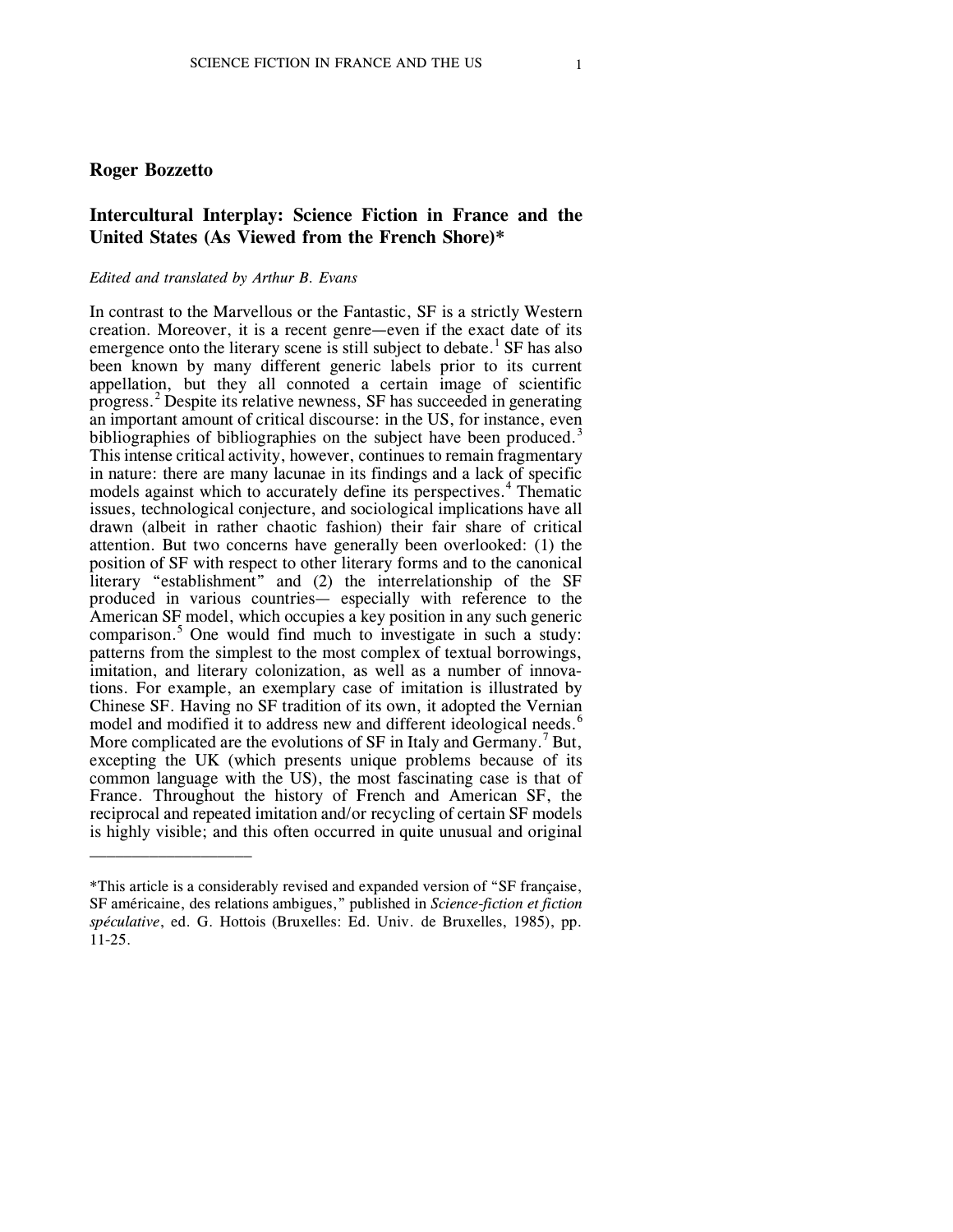ways. It is this sometimes ambiguous historical interplay of SF forms between France and the US that is the topic of the following essay—an essay which is intended only as a preliminary sketch of this subject-matter, given both the practical and theoretical difficulties inherent in any cross-cultural literary study of this sort.

One practical difficulty, for example, is the lack of any credible and/or comprehensive analysis of the various modes by which French and American cultures tend to interact. How, then, does one go about defining the specific position of SF? Another is the wide disparity in the number of available reference materials. American SF critics have produced a vast assortment of indexes, bibliographies, and lists of secondary materials—even though their contents are sometimes subject to debate<sup>8</sup> and do not take into account the full breadth of the SF corpus.<sup>9</sup> French SF criticism, by contrast, is extremely meager. For example, there is no equivalent of a Donald H. Tuck or an Everett F. Bleiler for French SF, or even an authoritative index of works.<sup>10</sup>

As for theoretical difficulties, there exists no serious analysis of the interface between the (ideal) history of SF as a genre and the institutional framework within which it has developed—at least as concerns the rise of popular literature [*littérature de masse*] of which SF is a part.

Nevertheless, these fundamental lacunae in scholarship have not deterred critics from elaborating at length on the history and national traditions of SF. Both the French and the Americans have written their own versions, $11$  and the results range from the whimsical to the contradictory. As the title of this essay indicates, I hope to clarify certain parameters of the historical interplay that has existed between these two SF literatures. Obviously, my perspective is that of a French reader. For most American readers, there is probably no doubt that SF has always been American (like the western); that, before its birth in the US during the 1920s, a few texts by foreign authors foreshadowed its arrival; and that, since the 1920s, there have been various foreign imitations of it (some better, some worse). In contrast, the French, in seeking to justify their notion of what constitutes SF, invariably tend to refer back to the rich literary heritage of the genre (before the 1920s)—i.e., to what some might call SF's "prehistory."

Each of these two national perspectives on the SF genre seems coherent, but both are equally simplistic—and the one is as myth-ridden as the other. Neither version takes into account the circumstances, impact, reception, and effects of reversal that occur when a literary form travels from one cultural setting to another. In literature, what is borrowed is rarely exactly what is given back. And furthermore, such perspectives do not explain the importance of the "creative treason" [*trahison créatrice*] which is the by-product of imitative adaptation—and which carries with it a particular meaning and a future of its own.

I will therefore begin this preliminary study with a generic detour in order to show how a specific—and commonly shared—domain came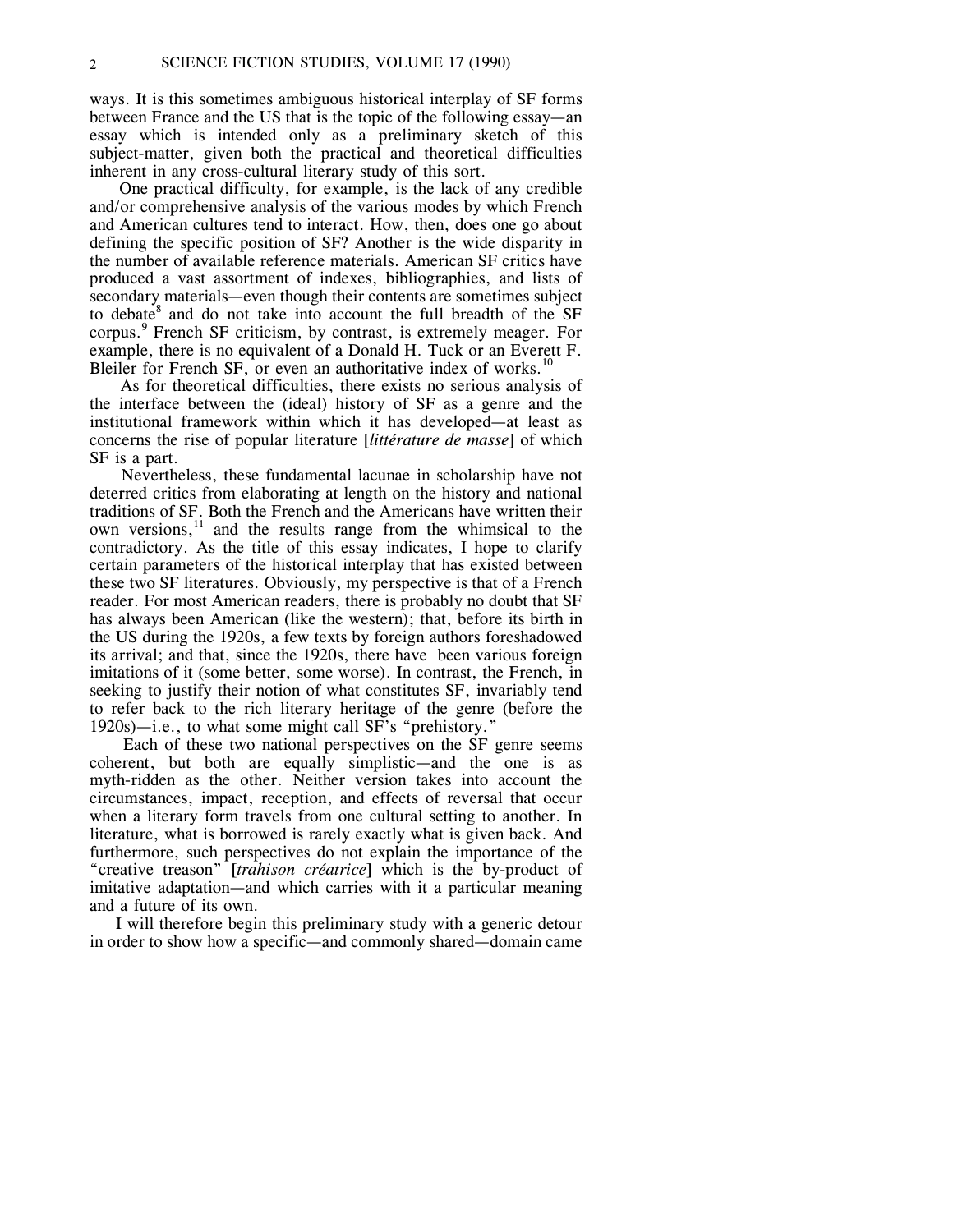to be constituted in Western fiction. I will then attempt to describe the various SF models that derived from it during certain historical periods from Jules Verne to the present. So as to avoid both factual tunnel-vision and excessive abstraction, these models will be identified according to their respective relationship to the literature, the publishing industry, the media, and the scientific ideology of their time.

**1. The Emergence of SF as "Ideal Genesis."** The historical background of the SF genre needs to be clarified in order to underscore the essential unity of the fictional field in question. Between the end of the 17th and the 19th centuries, what would later be called SF begins to take shape as an *autonomous fictional domain* as concerns its materials, themes, and narrative formats derived from varying sorts of *merveilleux*, utopias, imaginary voyages, and texts of scientific popularization.<sup>12</sup> This unique brand of fiction provided a new and original dynamic for the merging of utopian speculation and geographical exploration; and this occurred during a time when the development of technology and scientific inquiry was introducing (as a corollary to the nascent myth of "Progress") the notion of alternate futures—what Bertrand de Jouvenel will name the "futurible."<sup>13</sup> From a formalist point of view, a kind of creative contamination took place: this new genre was the direct result of a large dose of the novelistic [romanesque] being injected into a somewhat ossified utopian discursive model. <sup>14</sup> From a more narratological point of view, it provided the fantasy-based imaginary voyage format with a sufficient amount of scientific verisimilitude to create a new level of "suspension of disbelief.'

From this vantage point, one can discern a number of works marking the transition between utopian fiction and SF—leaving aside Kepler's *Somnium* (which had no immediate posterity—or even an English translation until the 1960s, more than 300 years after it was originally published) and the fantasies of Cyrano de Bergerac.<sup>15</sup> In France, for example, Restif de la Bretonne's *La Découverte australe* ("The Discovery of the Southern Hemisphere," 1781) and *Les Posthumes* ("The Posthumous," 1796, 1802) as well as Louis-Sébastien Mercier's *L'An 2440* (*Memoirs of the Year 2500*, 1771) come to mind.\*\* For the UK, one thinks of Francis Bacon's *New Atlantis* (1627), Francis Godwin's *The Man in the Moone* (1638), and Swift's *Gulliver's Travels* (1726). Throughout the Age of Enlightenment, these two countries produced many fictional voyages of this sort—through the air, to the planets, to the center of the Earth, even through time—but these texts failed to link such philosophical voyages with developing science and technology. For this, one must await what some consider to be the first novel of modern SF: Mary Shelley's *Frankenstein, or the Modern Prometheus* (1818).

\_\_\_\_\_\_\_\_\_\_\_\_\_\_\_\_\_\_\_\_

<sup>\*\*</sup>Quotation marks around the equivalents of French titles signify that the text in question has never been Englished. For information about available translations (i.e., the italicized English titles), see note 29 below.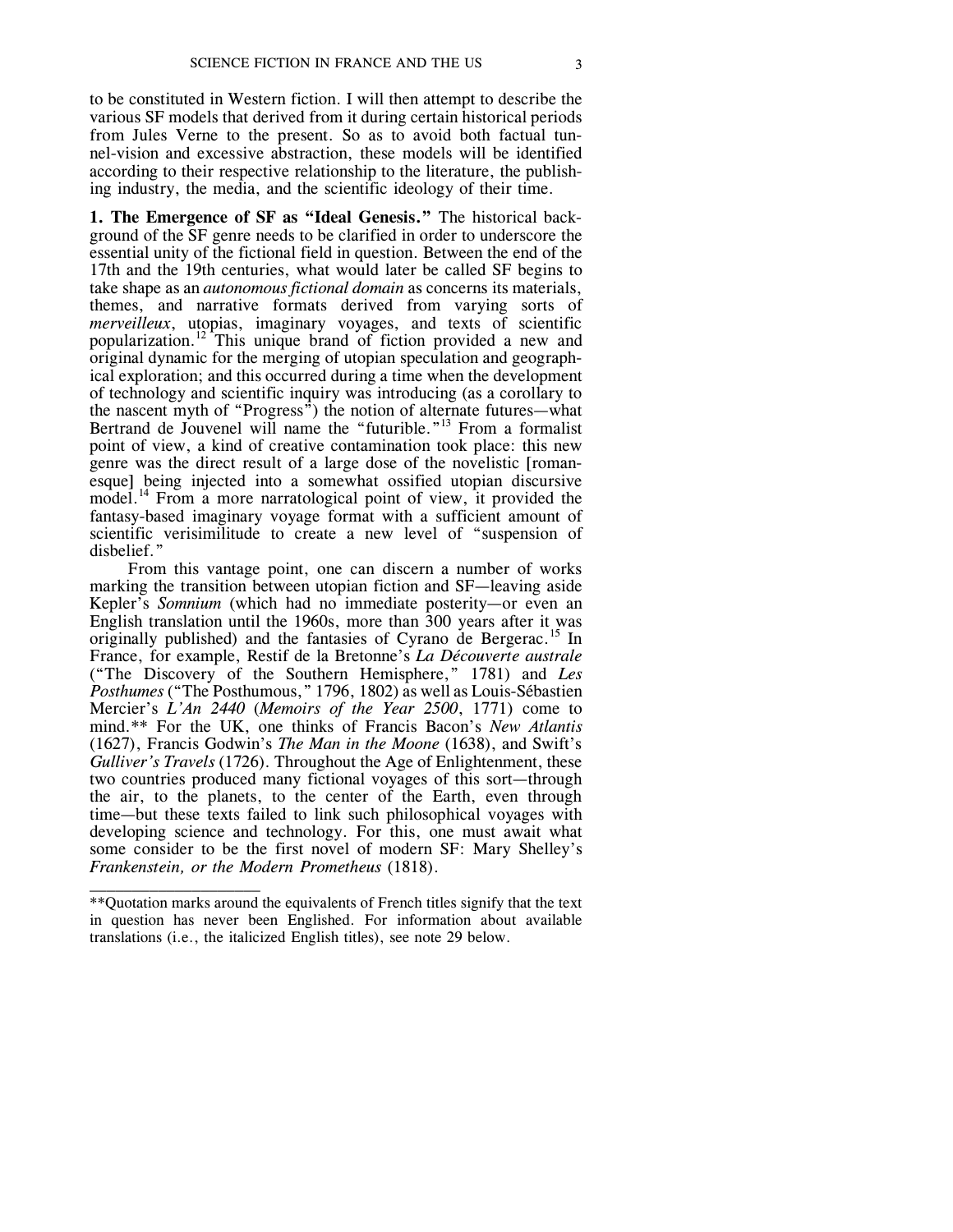During this historical period, while American literature was in its infancy with the works of Washington Irving (who proclaimed himself to be the first "American writer"), the social imagination in both Europe and America was discovering a myriad of new worlds to explore by correlating certain prevalent themes—of "elsewheres," alternate futures, and alien nova—with the potential developments made possible by technological progress. Their initial expression took the form of hybridized myth, elaborating on Genesis, the Apocalypse, or whatever so as to transform them into variations of basically evolutionary themes (uchronias, lost peoples, hollow-Earth tales, etc.). From its earliest years, this young American literature assimilated and developed these themes. George Fowler proposed *A Flight to the Moon* in 1813, Captain Adam Seaborn chronicled his supposed exploration of the interior of the Earth in *Symzonia* (1820), and James Fenimore Cooper imagined an alternative society in *The Minikins* (1815). But it was Edgar Allan Poe who was the first to treat these themes as a self-contained series of related subject-matters. Linking them one to the other for the first time, Poe portrayed both a voyage to the Moon and the techniques of balloon travel, gateways to the Earth's interior and maelstroms, etc. That is to say, while his French counterparts treated them separately and in more or less piecemeal fashion,<sup>16</sup> Poe succeeded in *integrating* science with spectacle, technology with travel, and mathematics with mythology. The strategic importance of Poe in this regard must not be underestimated; his powerful influence on Jules Verne is readily apparent from the latter's well-known article on Poe, not to mention the various novels of the "Voyages Extraordinaires" which are either partially "recycled" from Poe or admitted continuations of that predecessor's works. $^{17}$ 

These few examples illustrate to what extent the use of certain fictional themes relating to the future—conceived both as a locus of social production [*lieu de production sociale*] and a derivation of scientific advancement—was not simply an isolated activity by a few eccentric authors. It was, rather, a recognized and viable node of fiction—to the same extent as the one commonly called "realist." And, as H. Bruce Franklin has pointed out, almost all American writers of the 19th century dabbled, at one time or another, in this new literary domain.<sup>18</sup> As for the French, Marc Angenot has catalogued no less than 120 fictional texts appearing between 1800 and 1900 which reflect this new thematic format—*not* including those of Jules Verne!

This new fictional dimension, taking shape around an image of science as an effective mediator in humankind's relationship to the world, was important and one which was not relegated to the margins of the literary institution.<sup>19</sup> But it generated no specific scientific label for itself because it developed, both in France and in the US, within the movement of literature per se, parallelling the expansion of the reading public and the resulting proliferation of popular journals and new publisher collections.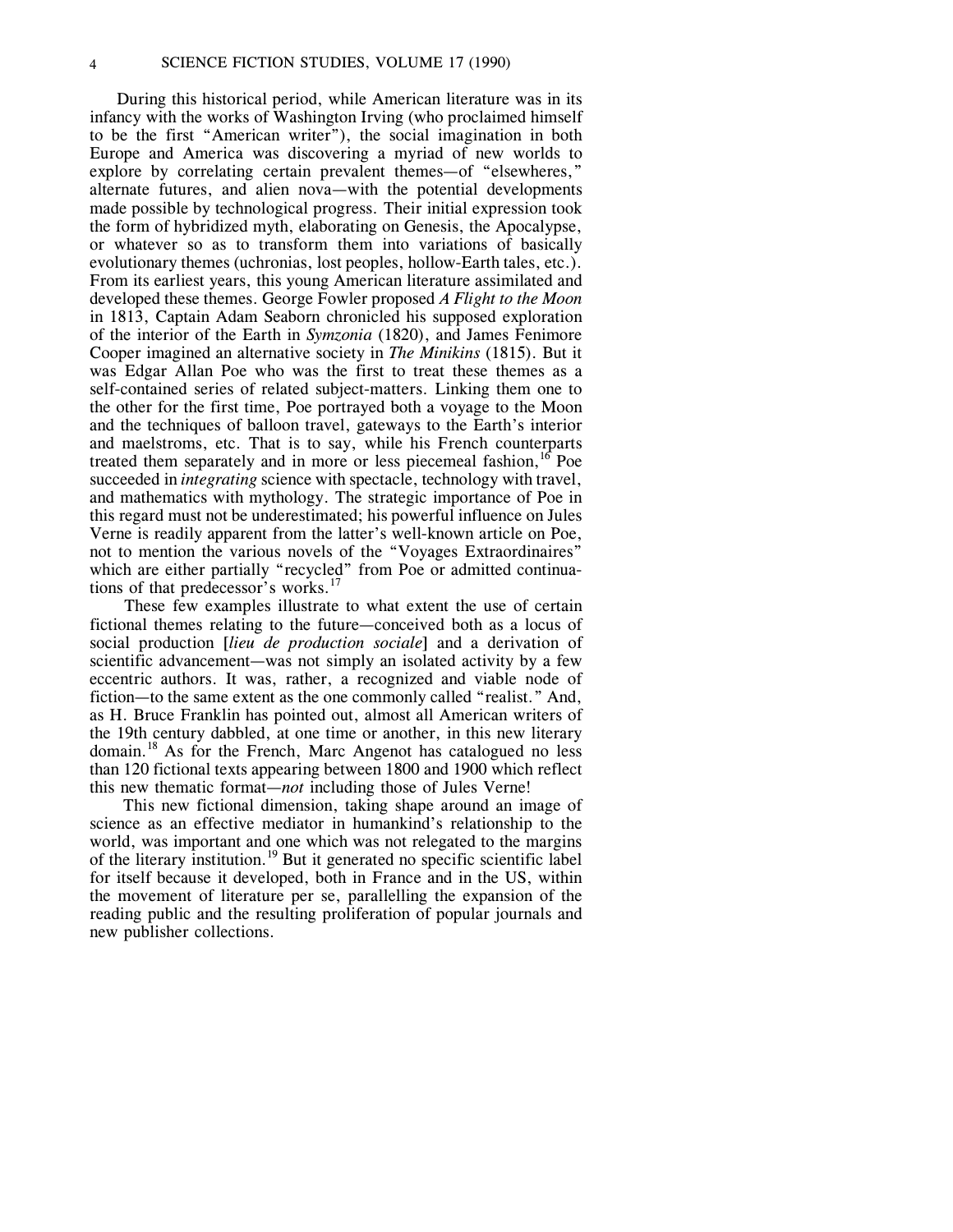**2. From a Domain to a Genre: A Prehistory.** It may be said that SF constituted itself as a *genre* around the works of Jules Verne, who became a necessary point of reference for a wide variety of fiction of this sort produced on both sides of the Atlantic. Why Jules Verne? Marc Angenot offers this explanation:<sup>20</sup> Jules Verne did not invent anything new, but he did give a coherent form to the fictional vehicles used by his predecessors. He borrowed their themes and organized them into an internally consistent mythos built upon an ideology of scientific order and social progress—something that Poe did not do. Verne thus achieved an equilibrium between the "realistic" æsthetic ambitions of the 19th-century bourgeoisie and the many "new worlds" of a rapidly expanding social imagination. He delineated, for the bourgeois society of this period (and particularly for its youth), the limits of acceptability within this new realm of the imaginary. And his success in doing so was enhanced by the economic and publishing milieu through which he worked: a high-quality, well-respected, and "serious" family journal devoted to a clearly-defined educational project. Accordingly, Verne's novels benefitted from this image of good taste and quality [*une bonne image de marque*] within the French marketplace of the time—a circumstance which facilitated his "Voyages Extraordinaires"' becoming the standard of reference for whatever was to follow.<sup>21</sup>

American SF, according to the most reliable historians of the genre, began to take form around the end of the 19th century.<sup>22</sup> And in spite of contributions already made by certain American writers in this domain, its emergence was strongly influenced by the Vernian model. Verne had been widely translated in the US: eight novels between 1873 and 1891, not to mention their prepublication in popular periodicals. Moreover, he was highly regarded in the States: from 1878 onward, he was described as "a new kind of science teacher" and "a fascinating story teller," and his originality was praised as having "made the science live as the elder Dumas gave life to history."<sup>23</sup> Verne thus became the standard of reference for the genre; even Wells was perceived as "the English Jules Verne." And it was principally via the works of Verne (and the marketing strategies of his editor, Hetzel) that this SF *à la* française—by André Laurie, Louis Boussenard, *et al*.—found itself widely valorized among the American reading public of the time.

In contrast, American SF was almost unknown in France during this period. Of course, Irving's *Rip Van Winkle* had been familiar to the French since  $1822$  and Poe since  $1856<sup>24</sup>$  But it was not until Edward Bellamy's "scandalous" *Looking Backward* appeared in 1889 that an American SF text gained widespread European recognition. John Jacob Astor's *A Journey in Other Worlds* (1894) got a similar reception; but neither he nor Bellamy substantially influenced the<br>dominant Varnian modal <sup>25</sup> dominant Vernian model.

The relative success of the Vernian model was proportionate to the extent that it provided a fixed structural and ideological matrix [*moule*] for the imaginary as it related to science. It must not be overlooked,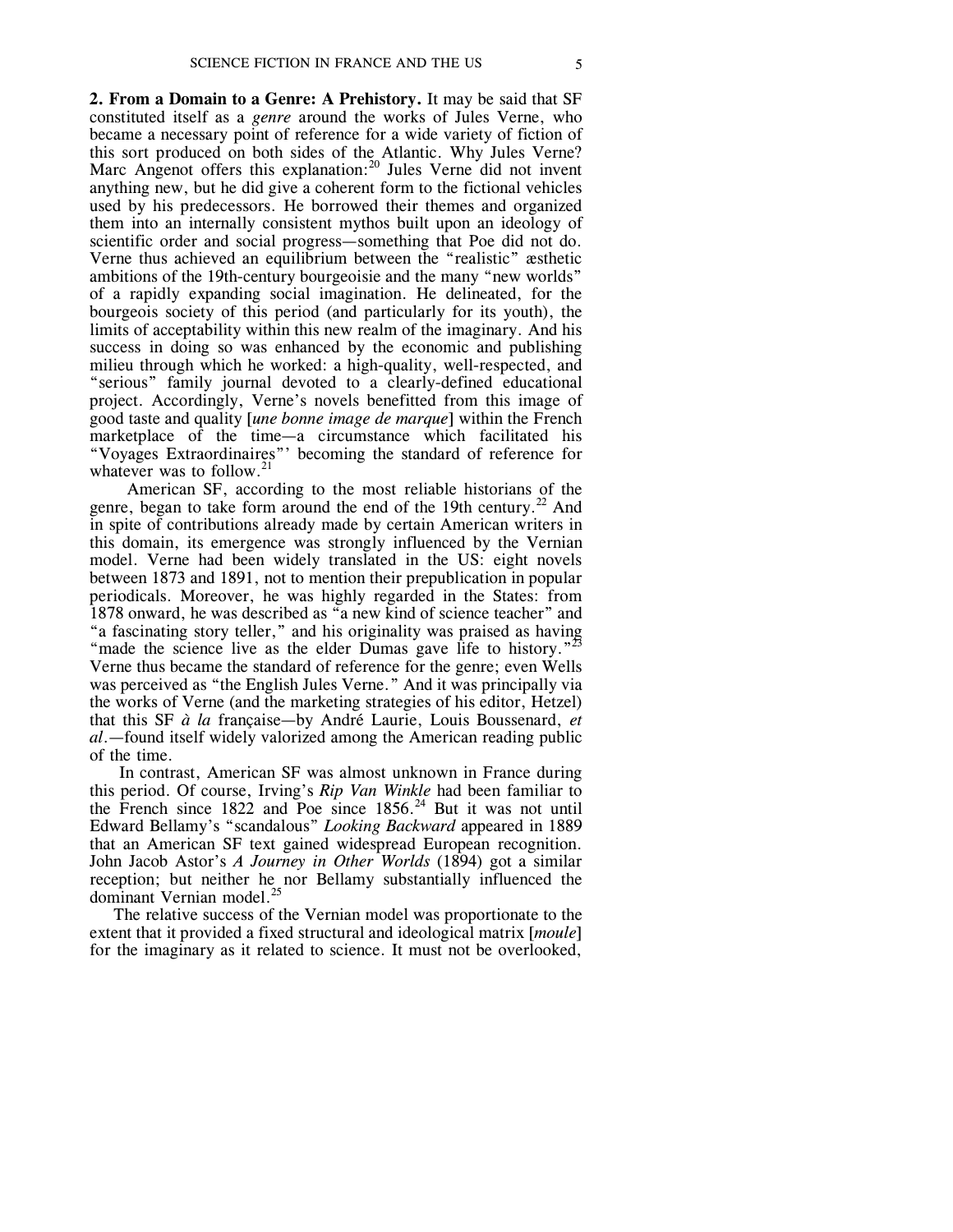however, that during this same historical period innovative SF works by other authors were being published—those of Rosny the Elder in France, H.G. Wells in England, Jack London, Garrett P. Serviss, and George Allan England in the US—most of which reflected a very different tonality and represented a visible attempt to break out of the Verne mold.

As during the previous era, SF still remained a part of the traditional Franco-American literary circuit. But the rapport was one of "unequal exchange," since American literature (in American eyes as well as from the European viewpoint) had not yet fully established its autonomy in this area. It continued to take the basic Vernian *savoir-faire* format, repackage it with a certain number of semi-refined additions, and ship it back to the Continent as an American product. This fundamental structure for literary exchange between France and the US persisted (in regard to SF) until 1914. And it was a rapport which no doubt resembled that existing in other economics-dependent areas of interchange between the two countries during this period.

Between the World Wars, however, SF (by whatever label it was called; see note 2 below) evolved quite differently in France and in the US. This divergence, amounting to what might be called "a double history of the genre," arose from the suddenly very different relationship between SF and the national literature within each country. In France, SF continued to develop along three separate "mainstream" paths, literature for youth, the canonical literary establishment, and popular culture; and this ultimately had the effect of diffusing its force as well as its generic identity. In the US, on the other hand, a radical schism occurred between SF (and, indeed, "pulp" fiction generally) and the American literary establishment; and the (somewhat self-imposed) "ghettoization" of the former ultimately resulted in an American SF genre that was both more vibrant and self-directed.

**3. A History of SF in France Between the World Wars.** The Vernian model in France was reserved principally for stories addressed to adolescents. One finds in this literature a wide variety of authors, of which two in particular will serve as representative examples: Henri de la Vaux and Max André Dazergues. De la Vaux, a noted aeronaut of the era, published in 1920 a novel titled *100,000 Lieues dans les airs* ("100,000 Leagues in the Air"). The author, a viscount and laureate of the Académie Française, introduced his text by saying: "Some will find this scientific fiction incredulous, but where does the dream begin and the reality end?" The principal aim of his novel was *scientific vulgarisation*: to teach the basics of aerial navigation in balloon travel. The characters of the novel, in De la Vaux's prefatory words, were "the anonymous heroes of an idea." Similarly, Max André Dazergues' *L'Ile aérienne* ("Island in the Sky," 1931) was embellished with a letter from Professor Auguste Piccard, a "specialist in the study of atmospheric ascensions." It must be noted that such efforts to reserve the Vernian model for literature oriented exclusively to the young indicates, to a certain extent, its literary discredit at the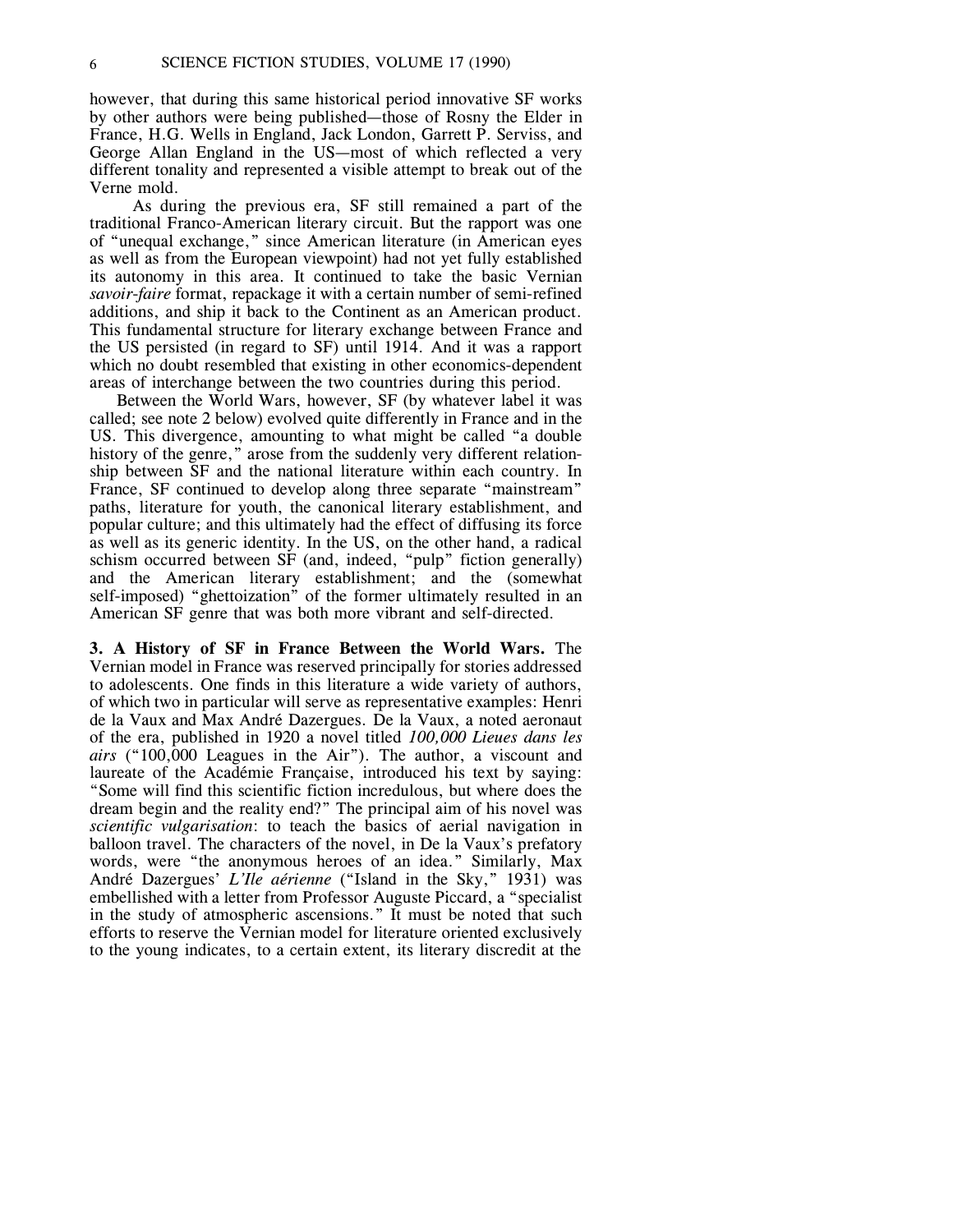time—a fact that appears to be substantiated by Eduardo Marcucci's observation, for example, that "[t]he novel as epic of science did not survive its illustrious creator."<sup>26</sup>

Another SF variant during this period was also sporadically evident. Although anterior to the above and more philosophical and poetic in nature, it was nevertheless eclipsed by the pre-eminence of the Vernian model. It centered around the works of Rosny the Elder and a number of other authors recognized by the literary establishment—Maurice Renard (who dedicated his *Le Docteur Lerne, sous-dieu* ["Doctor Lerne, Sub-Deity," 1908] to H.G. Wells), Claude Farrère, Ernest Pérochon, Jean-Baptiste Nau (the first SF Goncourt Award winner in 1903 with his unusual and Haitian voodoo-inspired novel called *La Force ennemie* ["Enemy Force"]), André Maurois, Alexandre Arnoux, Léon Daudet, Théo Varlet, Régis Messac, and Jacques Spitz, to name but a few. In their SF, all reference to the Jules Verne narrative formula was abandoned in a desire to relate their fiction to a more "noble" literary heritage: that of the imaginary voyage, the *conte philosophique*, and the *roman d'hypothèse*. Accordingly, their SF works do not give a great deal of importance to technological inventions, which, quite often, become mere pretexts; $^{27}$ the science therein conforms to a more "humanist" perspective, a kind of "disenchantment with the world."

The type of critical analysis proposed by Gérard Klein in discussing the anti-scientific ideology of the "intellectual left" could be profitably applied to the texts of these authors.<sup>28</sup> A study of Georges Duhamel's *Scènes de la vie future* (*America the Menace: Scenes from the Life of the Future*, 1930), 29 for example, would reveal an implicit fear of the future similar to that expressed by Aldous Huxley in *Brave New World* (1932). And this anti-scientific ideology also harbored a continuing and persistent anti-Americanism—a literary tradition that dates at least from Baudelaire, if not earlier. According to this perspective, science could lead humanity to only two possible end-results: the final apocalypse (i.e., the end of the world) or the "ant hill" (i.e., social functionalism, the end of individual liberties).

The third path by which SF developed in France during this period was that of popular literature. In a wide variety of what might be called "pulp" collections, SF titles appeared in pell-mell fashion along with a jumble of other assorted genres. Eclectic by nature, they mixed every conceivable theme and format in a bewildering composite of adventure, exoticism, supernatural powers, magic, scientific fantasy, and so forth. Most often first appearing as episodic *feuilletons* in popular periodicals, then later republished in volumes by publishers like Hachette, Larousse, Ferenczi, or Tallandier, these SF texts were generally of a literary quality similar to those being printed in the US around this time.<sup>30</sup>

How does one characterize the status of French SF as a whole between the wars? Its production was dispersed, sporadic, and varied, primarily because there existed no specialized journal or publisher series devoted specifically to it—i.e., no cultural vehicle to monitor its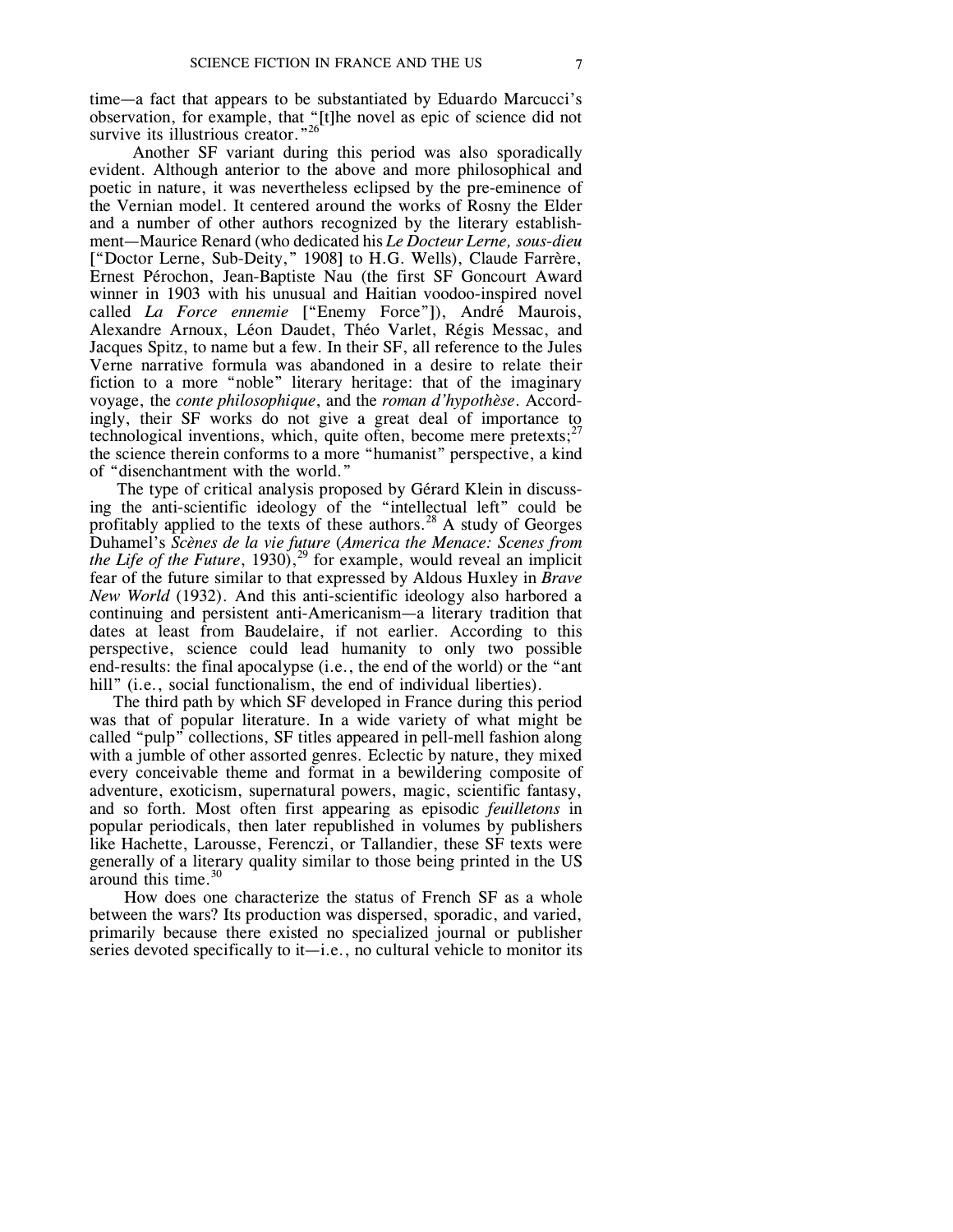progress and/or provide it with any generic continuity. Was it therefore marginalized? No. Such SF texts were not completely cut off from the literary "mainstream"— certain authors and critics discussed it,<sup>31</sup> certain literary journals regularly carried articles on it, and certain periodicals featuring SF texts did attempt to briefly sketch its evolution.<sup>32</sup> And the quantity alone of SF narratives published during this period is quite impressive: 600 French texts between 1915 and 1945 (the majority between 1920 and 1933). As for their overall quality, a sizeable number of these texts—especially those produced within the literary establishment—were later reprinted after 1950 (perhaps for lack of anything better).

Contrary to what one might think, French SF during this period was more receptive to its foreign counterparts than during the Verne era. More translations became available: H.G. Wells, Arthur Conan Doyle, M.P. Shiel, H. Rider Haggard, and Edgar Wallace from the UK; Thea Von Harbou, Bernhard Kellermann, and Van Helsten from Germany; Emilio Salgari and Luigi Motta from Italy; Vladimir Obruchev and Evgenii Zamiatin from the USSR; and Jack London, Mark Twain, David H. Keller, and Edgar Rice Burroughs from the US. Actually, translations of American SF were relatively small in number if one compares them with all those published in the US at that time, but there were nevertheless more of them in the French marketplace than during the pre-World War I period. It is also interesting to note that E.R. Burroughs was known in France primarily via the medium of comic strips (*Robinson*, the *Journal de Mickey*), and David H. Keller via his appearance in the journal *Les Primaires* (which also was responsible for the first critical article in France on American SF).<sup>33</sup>

Despite this relative lack of available translations, French SF authors between the wars seemed to be very cognizant of what their American counterparts were doing. Some, like Théo Varlet, even complained of being plagiarized. When informed by Régis Messac of the similarity between his *La Grande Panne* ("The Great Collapse," 1930) and A. Rowley Hilliard's *The Death from the Stars* (1931), Varlet reacted: "If it is indeed from my work, its lack of polish is typically yankee."<sup>34</sup> Others, conversely, tended to borrow liberally from the Americans—e.g., Jean d'Agraives (among others). One can therefore conclude that, in addition to the "official" SF relationship between the US and France during this historical period, there also existed a widespread "underground" network of influences that was highly reciprocal in nature.

Finally, French SF texts were also being translated and read in the US during this time: Jean d'Esme's *Dieux rouges* (*Red Gods*), for example, and Claude Farrère's *Les Condamnés à mort* (*Useless Hands*), seven novels by Gaston Leroux, three each by Maurice Leblanc and Maurice Renard, as well as SF works by Guy de Theramond and Jacques Spitz. In addition, certain specialized journals in America published the translated SF texts of Serge Simon Held,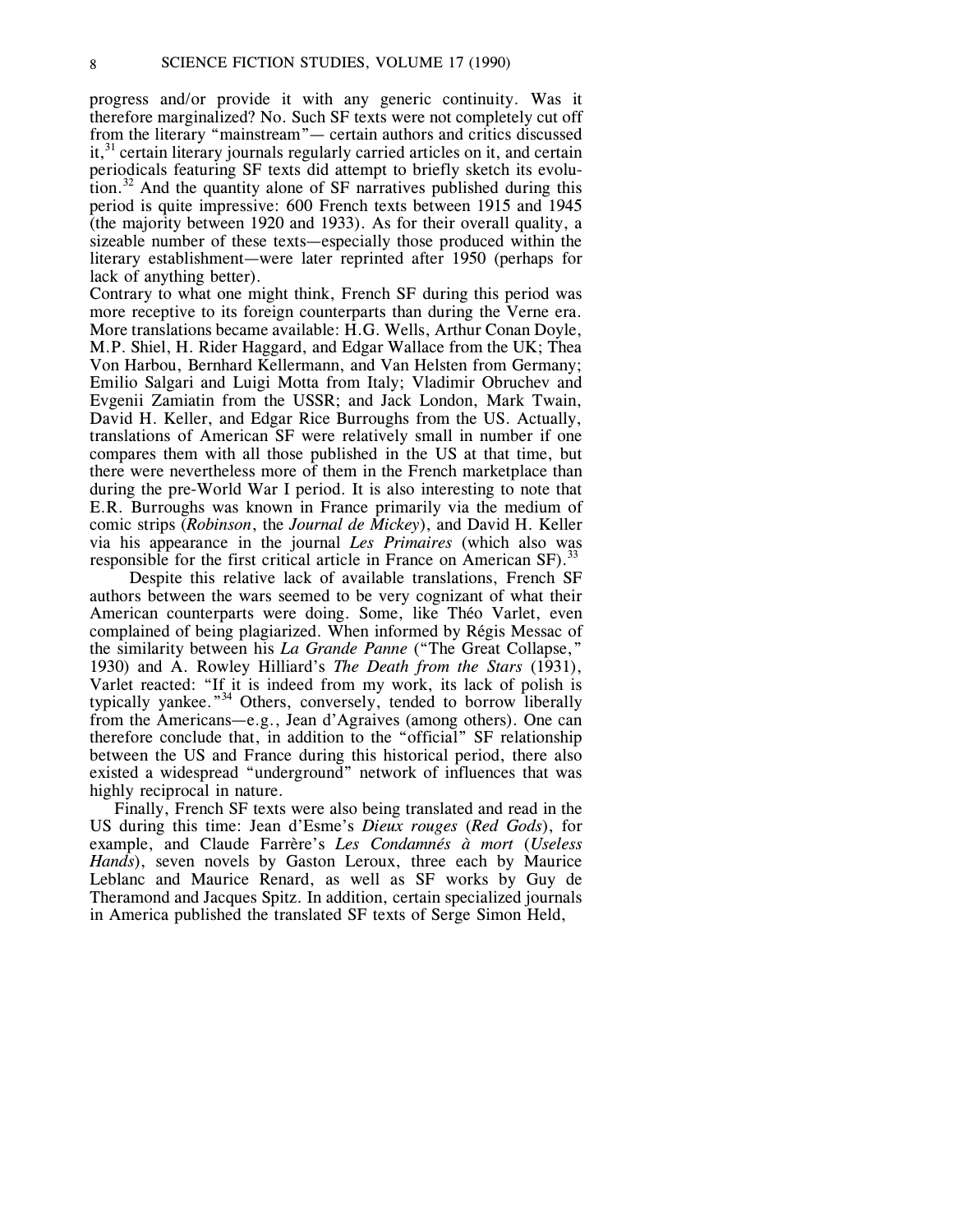Eugène Thebault, and Charles de Richter. But it is important to note that, in contrast to what occurred during the Vernian era, these French SF texts were not generally regarded in America as models worth emulating: American SF had already begun to take shape as an independent and autonomous entity. Unique and highly self-referential, modern American SF was rapidly developing its own national identity.

**4. A Brief History of Modern American SF.** American SF's prehistory, insofar as it connects with the genre's modern development in the US, dates from the beginning of this century, when it began as a generic hybrid largely modelled after its European predecessors (Jules Verne, H.G. Wells). Reflecting its own indigenous perspective (Poe, Seaborn, Astor, Bellamy), its early relationship with the literary establishment and the publishing industry was, by and large, "mainstream." At this stage, it was similar to European SF in that, although targeting new fictional domains, it remained integrated into the American literary tradition. American SF texts, for example, were printed both in non-specialized periodicals and in, say, the Munsey pulps as well as in a number of non-specialized publisher collections (e.g., from Victor Appleton et al.) and in Hugo Gernsback's technical journals dealing with radio and electricity (like *Modern Electrics*, wherein his *Ralph 124C41+* appeared in 1911, and *Electrical Experimenter*, which printed his *Baron Munchhaussen's New Scientific Adventures in* 1915-17). Similar to France's *Journal des Voyages* and *Je Sais Tout*, these periodical publications offered a bit of everything: exotic fantasy, tales of adventure, sports narratives, and a variety of fictions by authors such as Serviss, England, E.R. Burroughs, and A. Merritt.

Subsequently, however, American SF began to emerge as a genre distinct from any other. This development was the result of two factors. The first was primarily thematic in nature; the second had to do with the progressive specialization of the journals in which it appeared.

Prior to E.R. Burroughs, American SF tended to opt for one of three thematic models: technological (*à la* Verne), sociological (*à la* Wells), or prophetic (*à la* Bellamy). But with the publication and success of Burroughs's *Under the Moons of Mars* (1912), another American SF recipe suddenly gained popularity: one of pure exoticism—devoid of any pedagogical and/or philosophical intent—resembling what would much later be called "heroic fantasy." This new narratological approach, more fantasmagoric than empirical, permitted a host of non-scientific or (at least) para-scientific elements to penetrate and pervade the developing SF genre. In these texts, science became a vague support-structure for fictional verisimilitude, enhanced human powers became commonplace, and universal physical laws were called into question or simply bypassed.<sup>35</sup> In the wake of Burroughs, a growing number of American SF authors turned to this new SF variant: Charles B. Stilson with *Polaris of the Snows* (1915-16), Ray Cummings with *The Girl in the Golden Atom* (1919),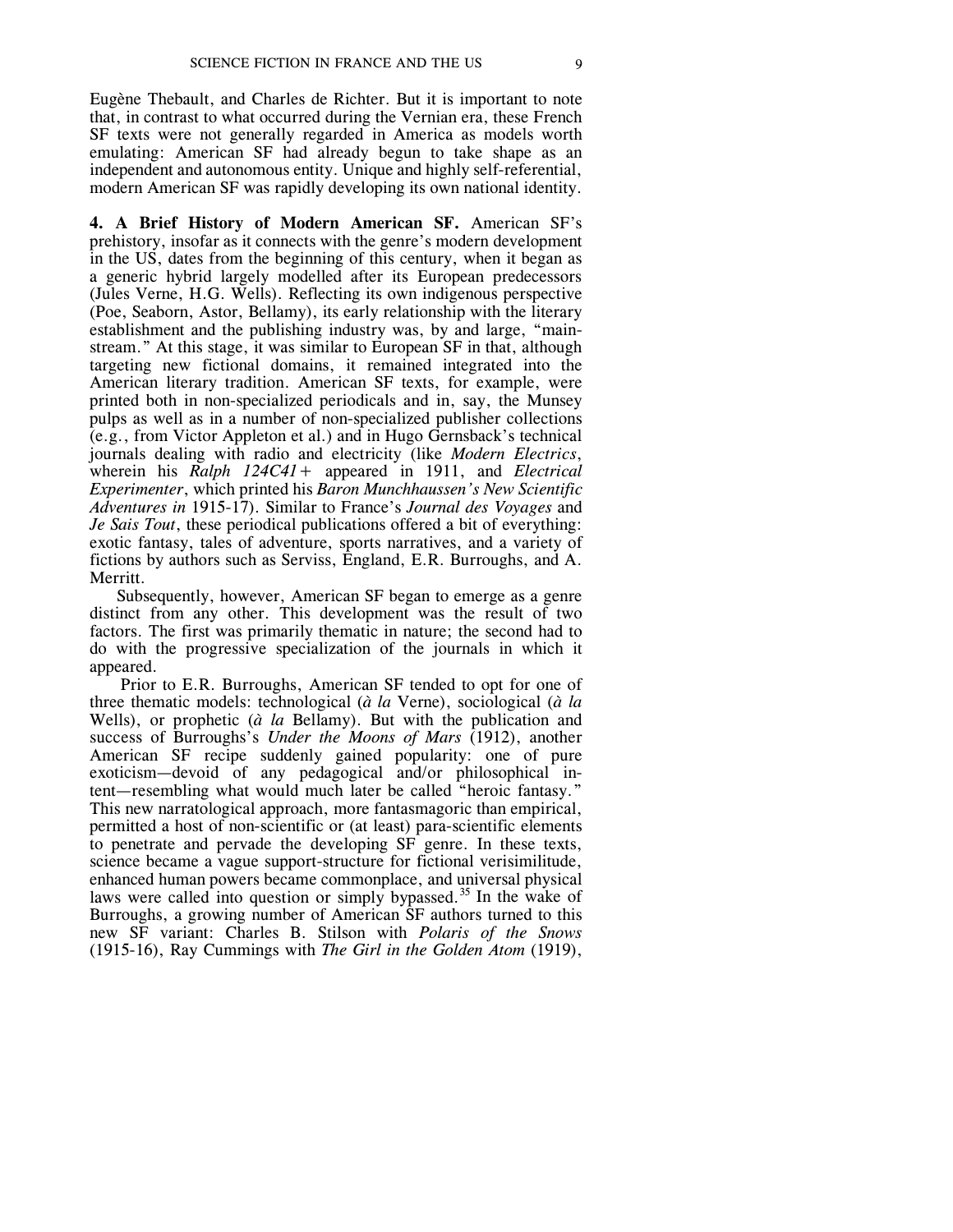and Murray Leinster with *The Mad Planet* (1920), not to mention the works of Merritt and H.P. Lovecraft. But as original as it was, this new "heroic fantasy" brand of SF would probably have not been sufficient to establish SF as a major literary force in America if another development had not presently occurred: the specialization of SF periodicals.

The segmentation and specialization of the US magazine market began in 1915 with the creation of *Detective Story*, but became pronounced only in the 1920s. In 1923, a new (and subsequently successful) periodical called *Weird Tales*—devoted to "fantasy fiction" and narratives by authors such as Lovecraft, Merritt, and Robert Howard—decided to publish a number of  $SF$  works.<sup>36</sup> The same year, Gernsback initiated a special issue of *Science and Invention* composed of six SF narratives and some articles on scientific extrapolation. He then went on to launch the first true American SF magazine, *Amazing Stories*, and to invent the generic label "science fiction."

The consequences of this specialization in American periodical marketing were to some extent immediate: the financial success of Gernsback's SF magazine spawned a veritable plethora of journals specializing in SF material which, in turn, resulted in thousands of new SF narratives written by hundreds of SF authors. This publishing phenomenon contributed to SF's being viewed no longer as just another branch of literature but as a "new category within the literary publishing industry."<sup>37</sup>

The advantages created by this marketplace transformation included a hospitable publishing conduit for SF, an outlet for specialized writers, and a growing reading public for the genre. Furthermore, Gernsback's *Amazing*, with its policy of personalized author-reader contact, helped to meld that readership into an organized "SF fandom." Via his editorials, he also proselytized a specific ideology for SF—the necessary rise of technocrats in American society—during a historical period when the politics of the New Deal were nourishing the emergence of America as a modern technocracy.<sup>38</sup> Although he did occasionally publish works by E.R. Burroughs and similar narratives, Gernsback actively promoted a more critical SF, a "hard" SF built upon scientific referents but also open to the sociological approach popularized by Wells (a number of whose works he reprinted in *Amazing*'s pages). In short, Gernsback invented a personality and charted a direction for SF different from *Argosy-Allstory Weekly*'s; he articulated a new ideology for it; and he succeeded in generating a loyal consumership for it within the American reading public. All this contributed to making SF in the US a separate and self-referential entity, a closed world. And Gernsback's successors, like John Campbell, continued this policy of maintaining American SF's generic insularity.

On the negative side of the ledger, Gernsback circumscribed SF into a kind of "ghetto," with its own rites, its own myths, and its own hierarchy of values.<sup>39</sup> Moreover, his label "science fiction" not only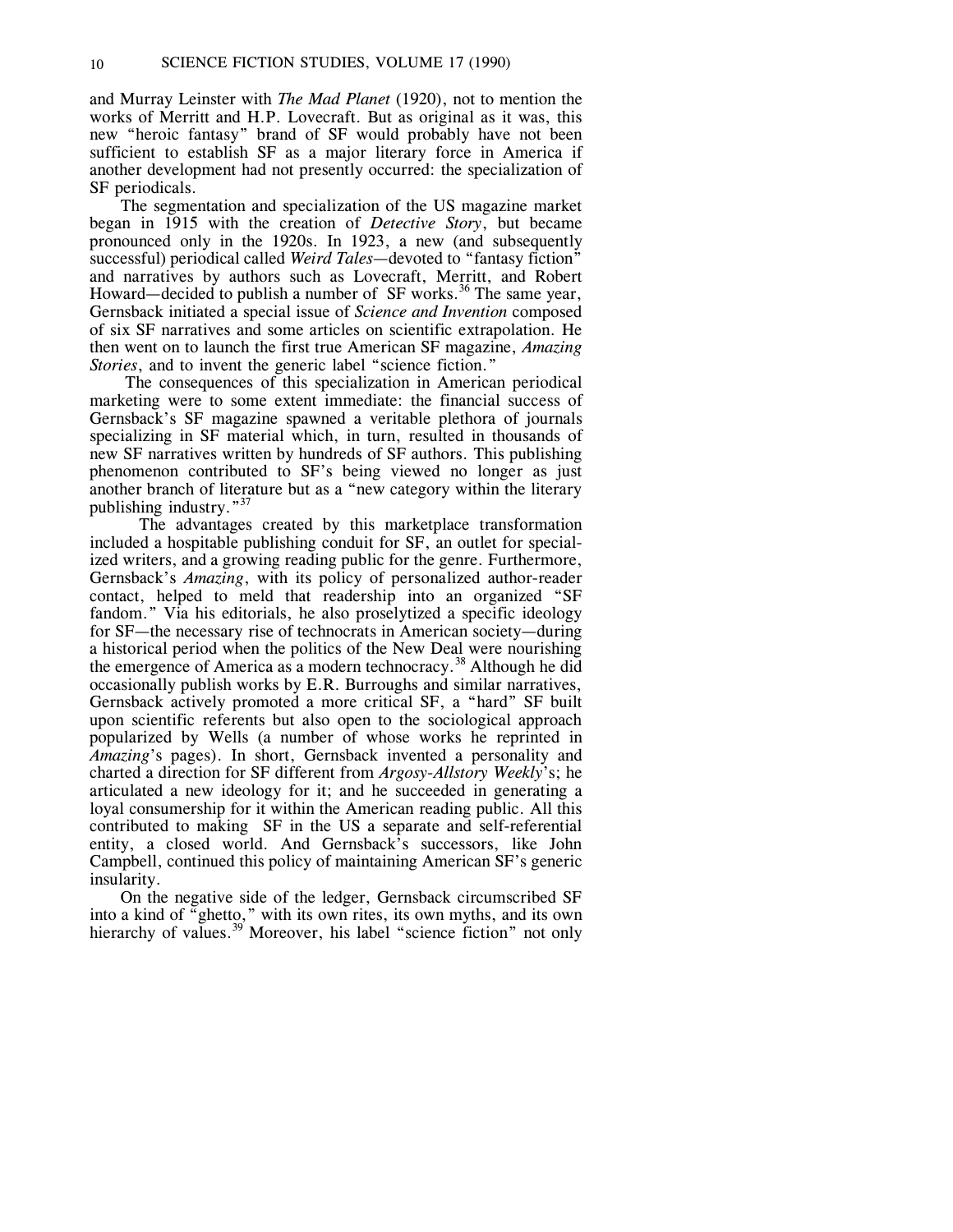stuck to the genre; it became synonymous with any highly speculative and non-canonical type of fiction—an association perpetrated by *Amazing Stories* itself, albeit for reasons quite foreign to the genre. Accordingly, SF found itself cut off— institutionally as well as thematically—from the main body of American literature. Practically no American "literary" author was published in SF—or, indeed, in any pulp—magazines. And none sought to be. Even those writing in the prophetic vein of a Wells or a Bellamy (although rare) would have viscerally and categorically refused to be associated with SF. Wells him- self had serious reservations about being connected with what Gernsback represented, and Aldous Huxley's reaction was downright hostile.<sup>40</sup>

Nevertheless, this passage of American SF through the literary "ghetto" was far from being an unproductive trek through the desert. On the contrary, it permitted the development of a certain unity within diversity by injecting a certain coherence into the genre's thematic richness—the coherence concomitant with articulating the difficulties encountered by scientific thought in its efforts to "mediate" [*médiatiser*] the relationship between humankind and the external world. In its various ways of elaborating on that theme and through its fabulative resources, American SF of this period offered innovative paradigms for the human imagination. And since it was the entire corpus of SF works rather than those of any individual author which served as an internal frame of reference, it also projected an impression of remarkable depth and plasticity—all within a "closed" literary system.

It was no wonder that the French, during the early 1950s, viewed American SF as a "new literary genre."<sup>41</sup> They found themselves faced with a veritable avalanche of American SF texts of varying quality and originating from varying periods: Edmond Hamilton along with Theodore Sturgeon, John Campbell along with Ray Bradbury, etc. They had not witnessed first-hand the genesis of this new (post-Vernian) SF format of integrating of "hard" science into fast-paced and appealing fictions (e.g., those of Robert Heinlein). This "new" school of American writers had obviously learned school of American writers had obviously learned how—through attention to realistic detail and the creative use of "absent paradigms"<sup>42</sup> and other reality-effects [*effets de réel*]—to evoke very believable contexts for their plot-structures without impairing the reader's involvement in the story. They had established a new way of writing about the "real" that produced the same capacity for "suspension of disbelief" as earlier, more mimetic novelists had done. American SF had proven itself capable of going beyond the traditional limits of the novel, venturing far into the "other side of realism," as Thomas D. Clareson once expressed it.<sup>43</sup>

**5. Fascination and Repulsion.** By 1939, the production of French SF had withered dramatically (only about 16 texts in all were published that year) whereas in the US, SF continued to flourish, appearing in over 20 different specialized magazines. The numerical disproportion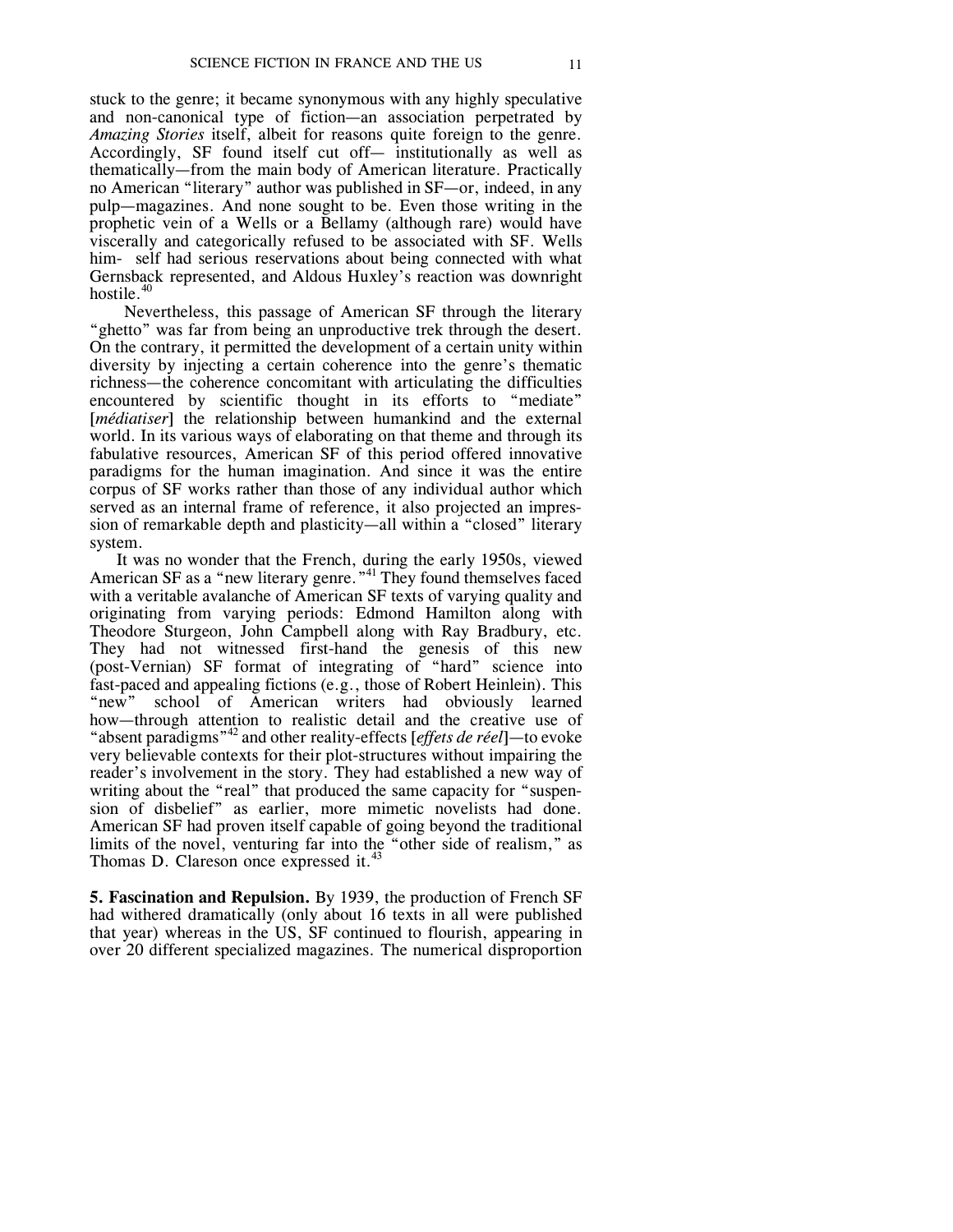is revealing. Moreover, French SF was sporadic, uncentered, and without its own specific identity. Typical of this general malaise were recurring lamentations by French critics over the lack of a credible literary posterity to the works of Jules Verne.

On the US side, then, there was both an organized social structure in place—linked to a rising technocracy benefitting from an ideology of progress and democratic ideals—and a new and revolutionary narrative practice for portraying "realistically" certain themes that were very hypothetical in nature. On the French side, by contrast, there was a dying branch of literature, an inadequate genre that tended to focus more often on idyllic utopias than on the real world: a "humanist" culture that, in order to somehow exorcise the growing threat of technological change, chose simply to eclipse its presence—preferring to wistfully gaze at the past rather than to contemplate the future.<sup>4</sup>

One case in point is René Barjavel's *Ravage* (*Ashes, Ashes*, 1943). By an unexplained aberration in the weather (a lapse in verisimilitude which, from the outset, aptly illustrates the moral rather than scientific orientation of the novel) somehow the world's electricity disappears. The teeming metropolises of Earth, all of them dependent on this energy to drive the machines which maintain their complex artificial environments, begin suddenly to crumble and decay. Their panic-stricken populations flee into the surrounding wilderness or revert to urban barbarism. Only the hero of the novel, a young man whose peasant roots are still strong and who has not been perverted by the easy life furnished by the city's machines, is capable of reacting constructively to the cataclysm. He gathers up his lady-love and, with a solid group of companions, some tools, and a few weapons, ventures out into the dangerous No Man's Land which separates Paris from his natal province near the Mediterranean coast. After surviving many adventures during his trek across the wasteland, he finally arrives at his destination and succeeds in establishing a small agrarian utopia in this fertile southern land. He ultimately becomes a wise old patriarch and a respected law-giver for his and other surviving clans in the region—and he slays the first citizen who manages to (re)invent the steam engine.

*Ravage*'s lesson is clear: progress is harmful. The simple agrarian life is extolled: its traditions, its culture, its celebrations, and the extent to which it permits humanity to keep in touch with its own roots. Working the soil is the natural definition of labor, and thus of society. And such labor entails pain, but also joy.

This highly atavistic "return to the earth" novel, consistent as it was with the ideology of the Petain government, caused some difficulties for its author during the years immediately following the Liberation. Barjavel's novel remains noteworthy, however, not because it is well written (albeit in a somewhat dated style), but principally because it mirrors—in exemplary fashion—the views on science held by a majority of the French during this period and shows how they themselves tended to define this literature "of scientific imagination"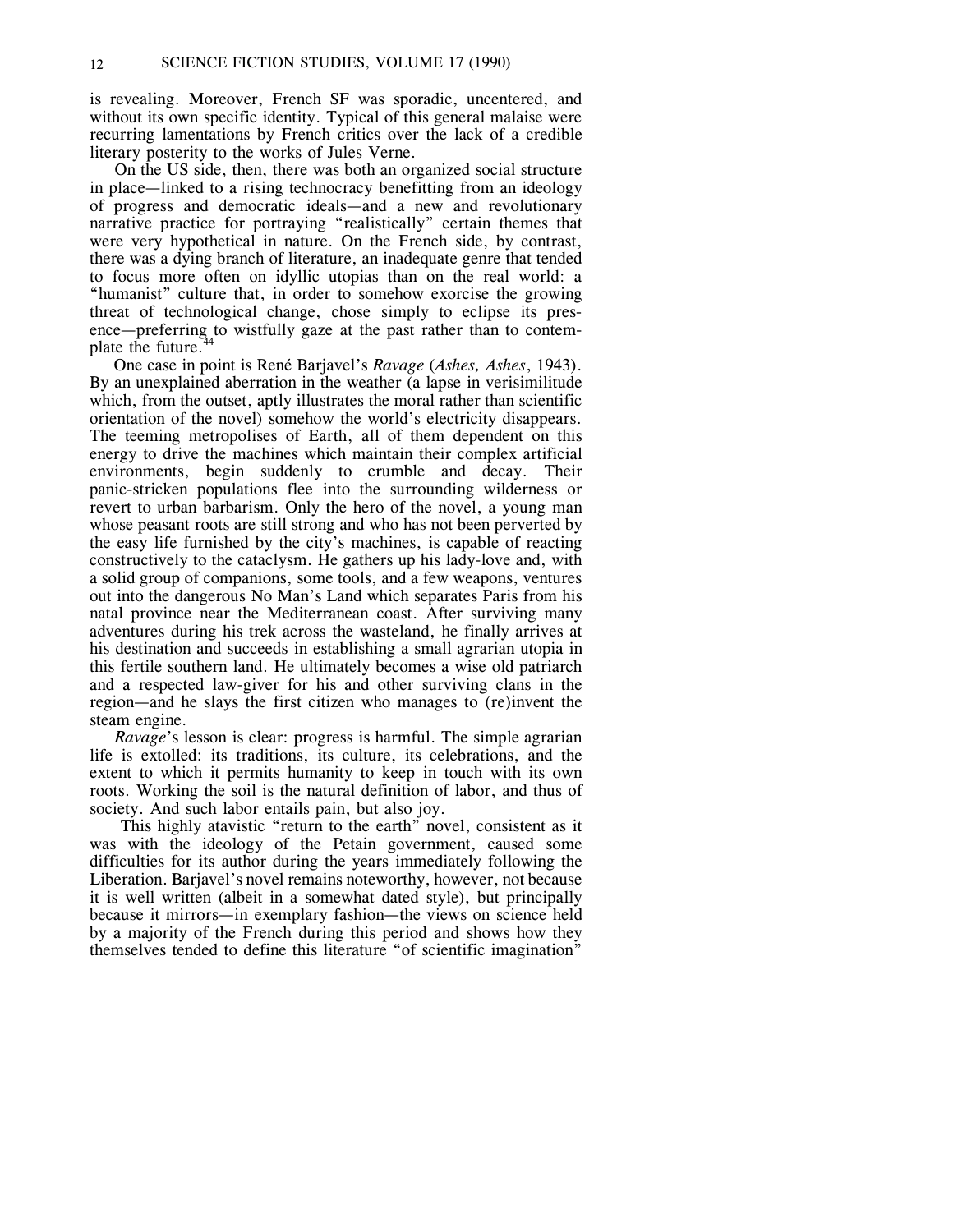[*littérature d'imagination scientifique*]. A comparison between this text and the enthusiastic positivism evident in some of Jules Verne's novels a generation earlier, for example, is very striking indeed.

At the conclusion of World War II, France's fascination with America knew no bounds. All things American were viewed with almost religious adoration (and some deservedly so): jazz, cinema, detective novels, science, life-style, etc. The impression was that, while we French had been long asleep, somewhat like Rip Van Winkle, an entire new world had sprung up beyond the sea: a new society with new technologies, new human relations, and even a new literature called "Science Fiction." Soon, within the framework of the Marshall Plan, hundreds of American advisors streamed into our country to help initiate us into these mysteries of the New World initiation rites which were even further valorized by their extensive coverage in the French media.<sup>45</sup>

The main question on the French mind during this time was this: Exactly what did we need to copy from America in order to have the same power, the same efficiency, and the same standard of living? Part of the answer was that it was necessary to create a new industrial ideology to replace that of our traditionally patronal society [*société patronale*]. Such a move would go hand in hand with the development and promotion of a modern economic technostructure—corporate executives as a new breed of professionals, management as a new economic policy—in an attempt to supplant the "divine right" of the property owners. Magazines like *L'Express*, for example, were active representatives of this new "leftist-liberal" ideology. This fascination with the US techno-economic model was most dominant among the French Left, not only by reason of the perceived accomplishments of the American New Deal, but also because the French Right of this period was viewed as being tainted by its collaboration with the Vichy government's policies. Moreover, French authors on the Right had traditionally shown themselves to be ferociously anti-American.<sup>46</sup>

These American role-models also filled a particular need. As Jean Fourastier expressed it: "Man has the greatest difficulty in perceiving the elements of his future stability while in the middle of the ruins of his traditional civilization."<sup>47</sup> To a certain extent, American SF functioned as one of these stabilizing elements: it rehabilitated the image of science itself, showing that it was not something which would automatically lead to either an apocalypse or a social "ant-hill," as French SF writers between the Wars had consistently portrayed it. American SF provided a new, positive, and distinctly alternative vision of the future, and did so at a time when France needed it most.

This brief overview of the socio-political fabric of French society after World War II is also necessary in order to understand how a number of forward-looking Leftist intellectuals—like Boris Vian, Raymond Queneau, and Michel Pilotin—could have become involved in promoting what would later be condemned by some modern French SF authors as overt "cultural colonization" by the US.<sup>48</sup>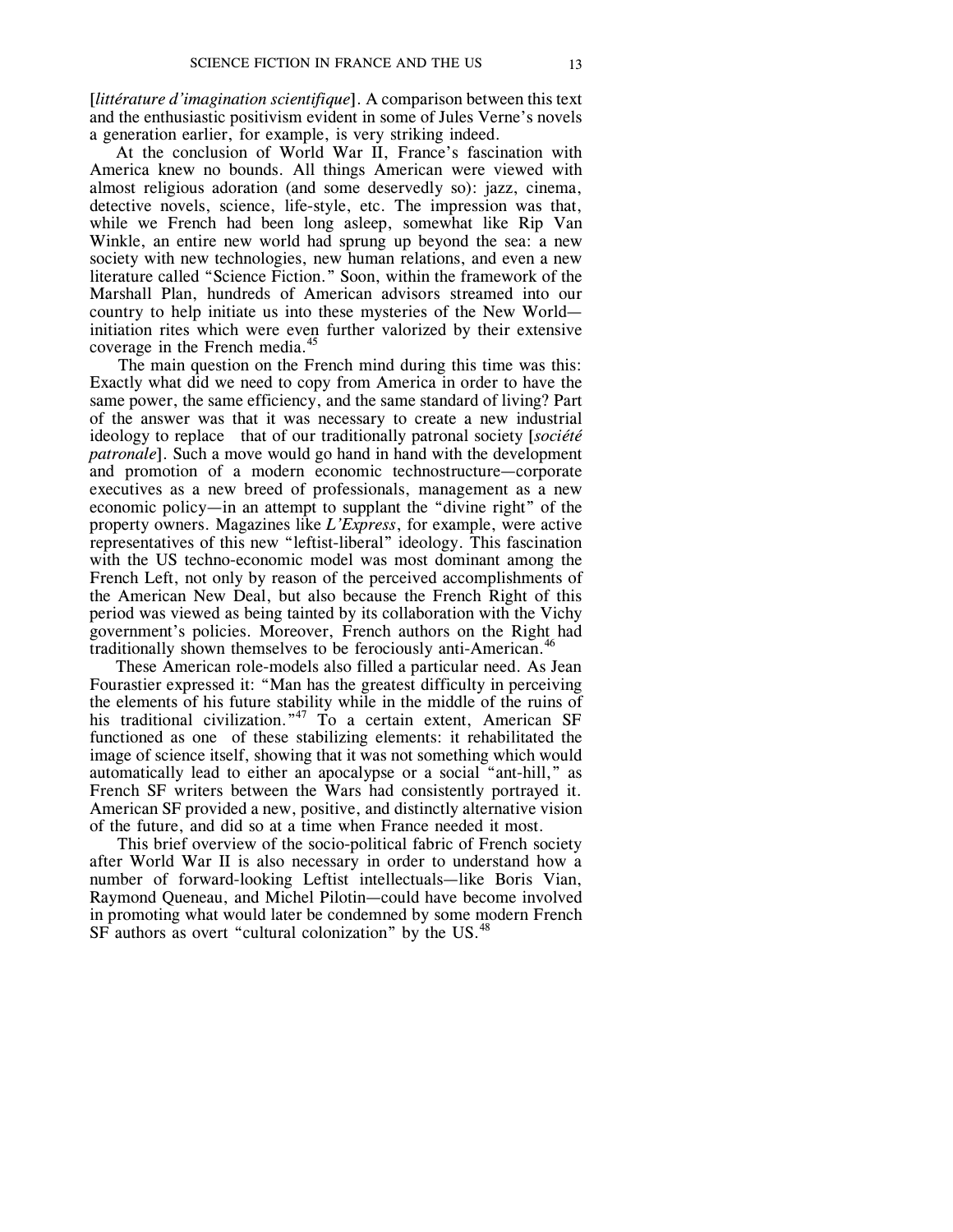From a strictly chronological standpoint, it took approximately eight years for this change to occur in the SF marketplace in France. In 1945, about ten older SF titles were reprinted as the French publishing firms persisted in their pre-war policies; even the *Journal des Voyages* reappeared on the market (unchanged in format; it lasted until 1949). But soon new strategies were given priority, and certain publishers began to gamble on specialized series—first in Belgium with Pierre Very's "Collection Edgar Allan Poe" (four titles), then in France with Pierre Devaux's "Science et aventures" (Magnard, 1946-62) and the publisher Chardon's "Incroyable." Though not exactly revolutionary, these new collections nevertheless featured only French SF authors: Pierre Very, Max André Dazergues, Henri Viot, Paul Berato (Paul Mystere), *et al*.

Soon afterwards, in 1949, the first American SF appeared in a French series devoted to adolescents.<sup>49</sup> And the same year, the adult collection "Horizons du Fantastique" (Le Sillage, 1949-54) published Paradis atomiques by the would-be American R. Teldy-Naïm<sup>50</sup> and *Cette sacrée planète* (translated from *The World Below*, 1929) by the Englishman S. Fowler Wright. The label "science-fiction" was first used in 1950, on the jacket-cover of Jack Williamson's *Les Humanoïdes* (Stock publishers' translation of *The Humanoids* [1949]). Finally, in 1951, Gallimard and Hachette joined to launch the first substantial post-war collection of SF titles, the "Rayon Fantastique," directed by Pilotin and Georges Henri Gallet. Its goal was to present to the French public a cross-section of the most important American SF masterpieces. Although the series did include some rather low-quality SF works—which detractors of the genre promptly seized upon as proof for their contentions—these were not typical of the collection as a whole, which became very successful.

Other French publishing houses immediately responded with SF imprints of their own. For the French public, the SF label soon came to be associated with the new literature of modern America. This SF *à l'américaine* quickly became a "media-event" as respected French periodicals like *France Dimanche, Critique, France Observateur,* and *Les Temps Modernes*—along with recognized writers and literary critics like Vian, Pilotin, Queneau, and France Roche—discussed and promoted it. The latter, acting as translators, directors of collections, and literary advisors for this "new" genre, frequently met with journalists, writers, and magazine editors like Jacques Bergier, Claude Elsen, Igor B. Maslowski, and Maurice Renault. And in 1953, these various promotional activities (designed perhaps to realign the SF consumer market in France to the US model) culminated in the emergence of two SF periodicals patterned on their American counterparts: *Fiction* and *Galaxie*.

Did this implantation (or renewal) of SF in France offer anything really new? Wasn't it just a local variant of a more widespread "cultural colonization" by the US? The question is not so simple as that wording of it suggests, especially if one takes into account the pre-existing French SF tradition. The advent of *Fiction* in particular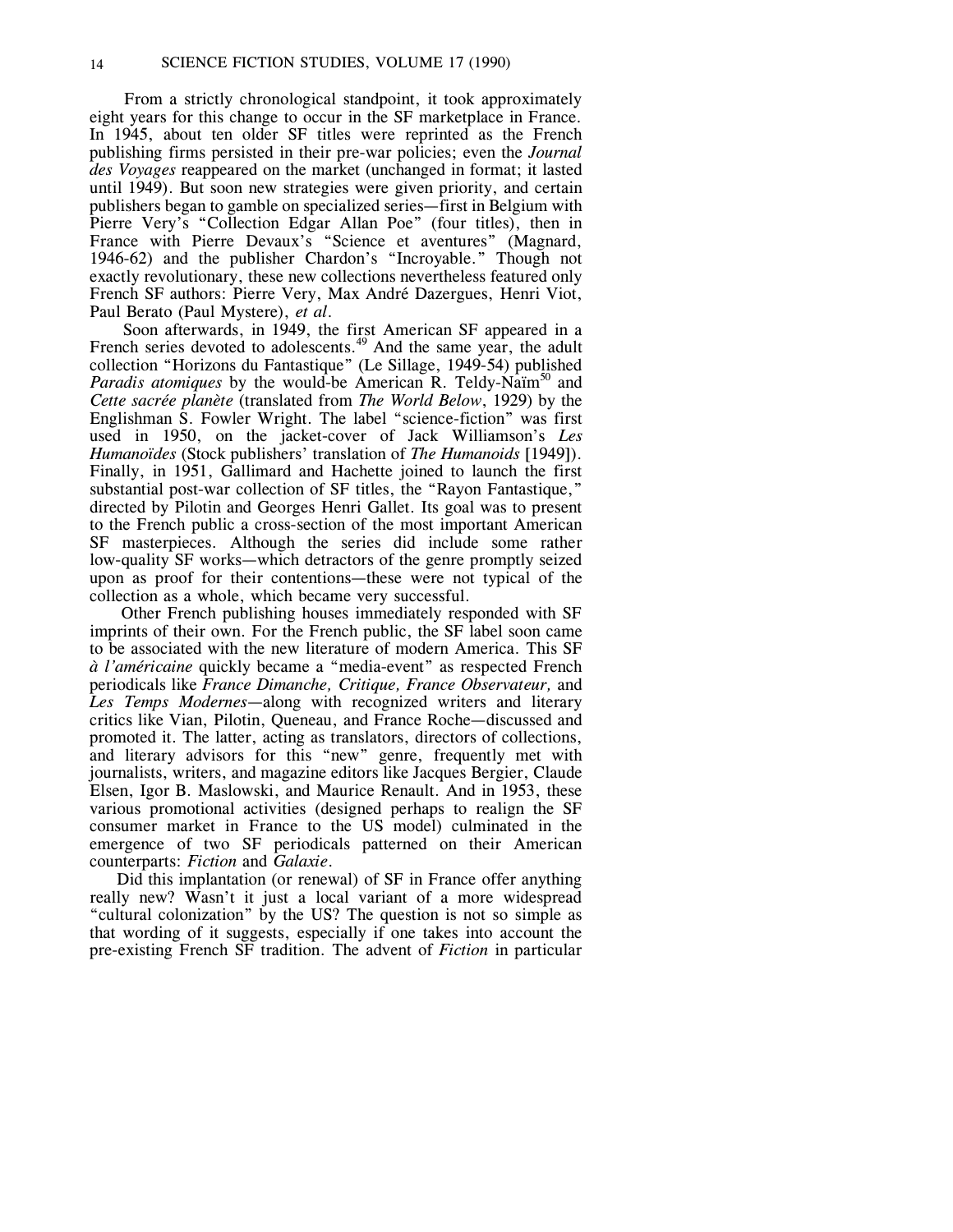had a substantial impact, due primarily to the editorial policies of its directors.<sup>51</sup> Unlike *Galaxie*, it was not devoted exclusively to translations of American SF: for the first time in French SF history, *Fiction* offered SF aficionados and young SF writers an official forum for exchanging their opinions, reviewing and discussing new SF works, seeing their own manuscripts published, and developing a critical corpus for the French SF genre as a whole.

Although admittedly a spinoff of a successful American SF magazine, *Fiction* deliberately sought to introduce, or reintroduce, works by French SF authors (though these were far outnumbered by translations of American SF). Appearing in its pages were both reprints of French SF from the '20s and '30s (Maurois, Renard, Rosny the Elder, and Octave Béliard) and new SF stories by previously unpublished modern French writers (Alain Dorémieux, Gérard Klein, Philippe Curval, *et al*.). It also served as an important vehicle for the social "acculturation" and legitimation of SF in French society. Any mention of SF that appeared in the French media, for example, was immediately analyzed, discussed, countered, or otherwise elaborated upon within the pages of *Fiction*—a phenomenon often resulting in polemical debates among various sectors of the French media industry itself. <sup>52</sup> Moreover, *Fiction* provided a nurturing milieu for the first stirrings of a French SF criticism that was truly diachronic in nature—which, it seems, was not the case either in Italy or in West Germany during this period.

It would therefore be erroneous to view the impact of American SF on France during the 1950s as a simple "implantation" of a foreign prototype. It would be more accurate to see the process as a two-fold "integration": American SF presented itself as the model for an indigenous SF serving to mediate and purvey science and modernity throughout French society, but it also acted as a catalyst for the resurrection and reanimation of a particular literary tradition in France—a tradition which, once revived, retained many of its original critical and literary characteristics.

To be sure, the progressive legitimation of SF did encounter a number of obstacles during this period (and later). One reproach, for example, was purely political and extended from American SF to SF in general: in view of the Cold War, some critics saw SF in a very perjorative light—as nothing more than a tool for spreading imperialist ideology.<sup>53</sup> Another objection came from the ranks of the literary establishment, which refused to look upon SF as anything but "a branch of the Fantastic."<sup>54</sup> And others considered the "new" brand of SF as a sacrilegious deviation from the European model which predated it. Reactions of the "clerks" before an imaginary barbarian? Cultural chauvinism? Resurgence of anti-scientific sentiments as the negative response to a developing industrial state?

However that may be, not all the reactions from the literary establishment were negative. Authors and critics as diverse as Queneau, Michel Butor, Michel Carrouges, Georges Mounin, Georges Perec, and Maurice Blanchot commented upon various thematic,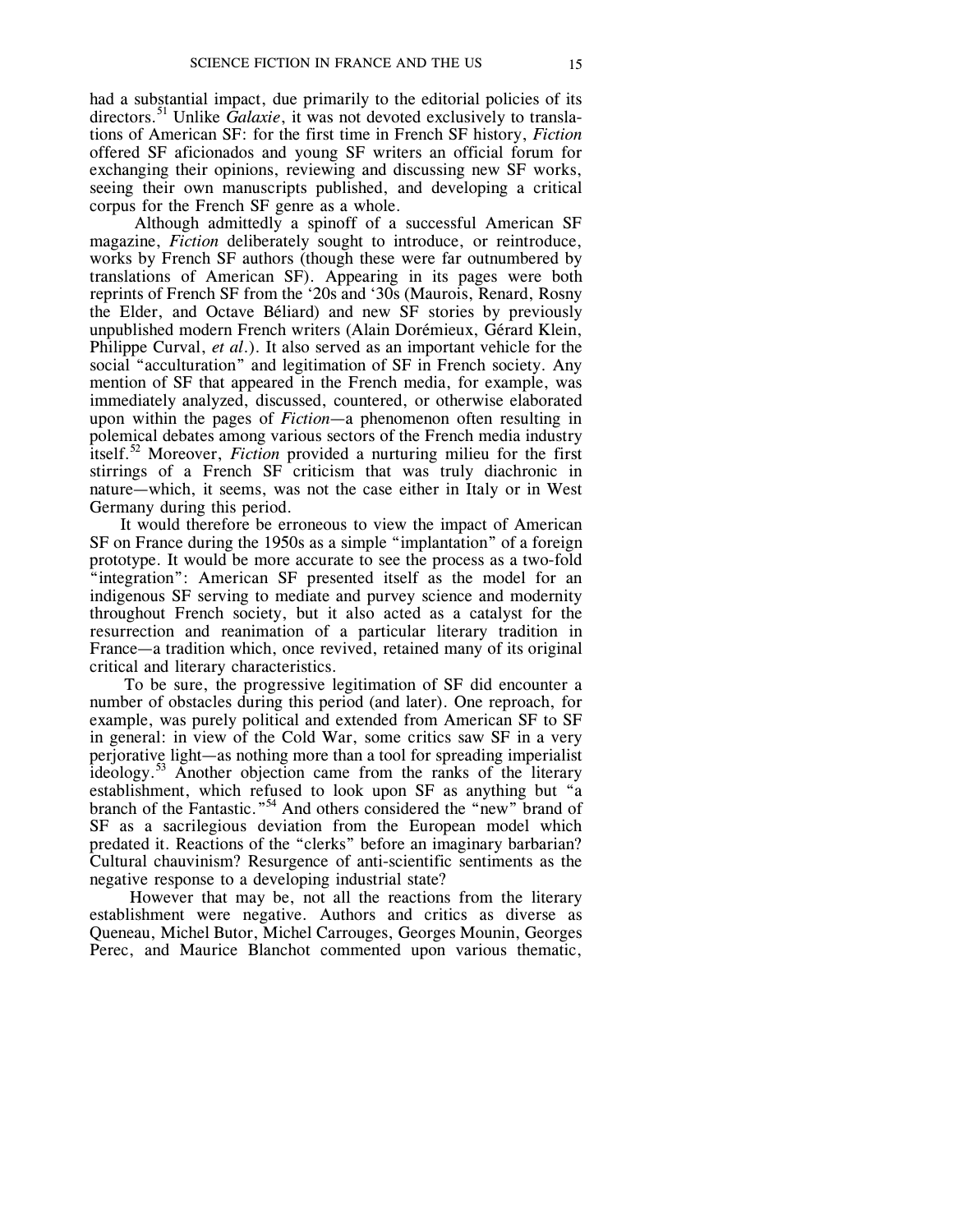ideological, and stylistic aspects of this new (and sometimes maladroit) example of literary "modernism." Even the detractions were ultimately beneficial to the genre. Requiring both writers of SF and theoreticians to be more articulate in their thematic conceptualizations, they also occasionally prompted contributors to *Fiction* to target contemporary non-SF authors in their critical discussions. Thus a kind of wideranging and transgeneric dialogue was begun among literary critics during the late '50s and early '60s—which perhaps prevented the isolation of French SF from the other branches of French literature.

Reintegrated into a tradition and offering a new perspective on the future, the SF genre encouraged French writers—after some trial-and-error (and very imitative) experimentation—to break out of the "colonial" American SF mold.<sup>55</sup> Their output during this period was high, and the reading public continued to purchase a substantial amount of the SF they produced. But with very few exceptions, French readers favored the numerous translations available to them over "home-grown" SF. This prejudice is very evident, for example, in the sales figures for the most prestigious publisher during the 1970s: original French titles in the "Ailleurs et demain" series (supervised by Klein for Laffont) consistently outsold translations by a margin of two-to-one.

In terms of originality, the indigenous efforts were often less than convincing. Although French SF was able to revive by successively modelling itself after American "space operas," the "poetry" of Ray Bradbury, and the themes of Philip K. Dick,<sup>56</sup> it rarely produced works of comparable quality.

Michel Jeury is a significant exception to this rule. Both in his first novel, *Le Temps incertain* (*Chronolysis*, 1973), and subsequently in works like *Les Singes du temps* ("The Apes [or Imitators] of Time," 1974) and *Soleil chaud: poisson des profondeurs* ("Hot Sun: Fish of the Deeps," 1976), he has offered a uniquely original vision, inspiring other French SF authors by his masterful handling of the genre's capabilities. In point of influence, Jeury's works are important because they maintain high literary quality in dealing with SF themes not directly imitative of American models, but at the same time are not so cut off from those models as to call into question the texts' basic SF identity. The themes themselves concern mastering the temporal universe—"chronolysis"—and the uses of political power by those who control this universe. Having access to the population's thought-patterns, the controllers deliberately alter (via simulations) the former's perceptions of reality, thereby permitting themselves to manipulate an entire world's people and products more efficiently. Revolt is possible only through the intervention of an outside race (the Nomads), or by "leaks" in the time-continuum into other realities (from which the revolutionary struggle may be carried on), or by a state of permanent insanity (whence there is no escape).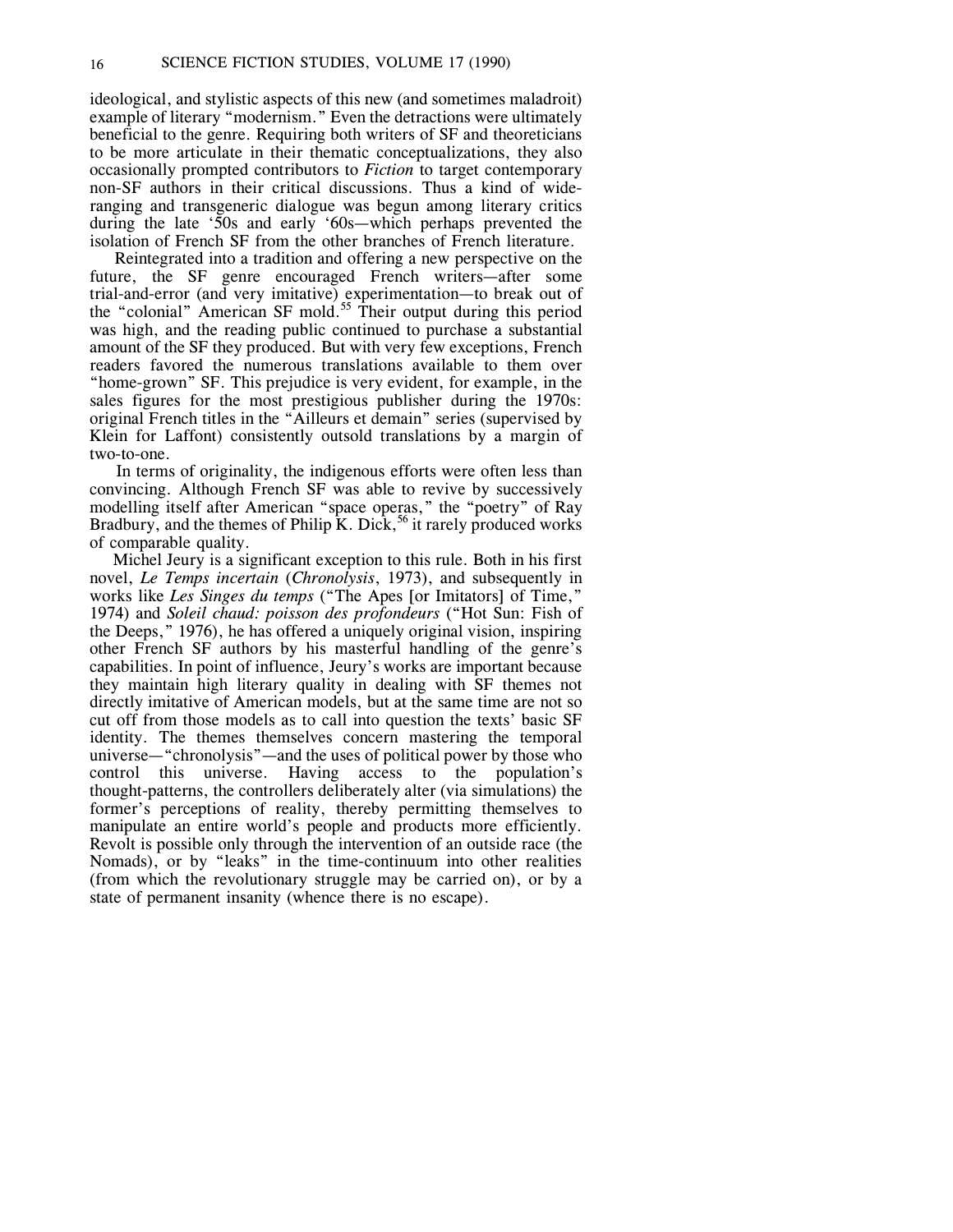The influence of both Daniel Galouye's *Simulacron III* (1968) and the works of Philip K. Dick can be discerned in Jeury's SF. Nevertheless, his treatment of "their" themes is highly original. The reason in large measure has to do with the fact that Jeury writes from a post-1968 perspective, according to which the political power of the State appears as being secretly manipulated by multinational (often Americanheadquartered) corporations—an idea that comes out of the reality of the US intervention in Vietnam, *inter alia*. This French SF, in other words, reflects an ideology that is purposely anti-American in flavor, even as it leans heavily on the work of American authors who have been critical of US society.

Such novels can be seen as French SF's attempt to end its "guardian-ward" relationship with American SF—indeed, to sever the strings attaching it to any such model over-representing imperialistic ideology or presenting it as orthodox. But Jeury—and with him, the writers of what has been labelled the "new" French SF of the 1970s—also instances the fundamental malaise of a genre that has not yet succeeded in taking its destiny into its own hands—a situation perhaps analogous to that of modern science itself as it continues to be held captive to national political agendas.

**6. "The Two Cultures."** Extremely few French SF works were rendered into English prior to 1961; and only in 1965 did the first translated French SF short-story collection appear on the American market.<sup>57</sup> Since that time, only a very small sampling of French SF's most prominent authors have been made available to anglophone readers, usually on the basis of a single title. Besides Klein and Jeury, the names of Jacques Sternberg, Pierre Barbet, Stephan Wul, Philippe Curval, Daniel Walther, and Charles Henneberg constitute a virtually exhaustive list. Even Serge Brussolo—a writer whose works, collectively considered, span the full gamut of specialized series, from popular to highly literary, without losing their capacity to evoke his distinctive brand of fantasmagoria—has not yet been translated. Curiously enough, the majority of Americans for whom the existence of French SF is slightly more than a vague rumor know of it only through the occasional SF ventures of primarily "mainstream" writers—chiefly, Pierre Boule, Marcel Aymé, "Vercors" (Jean Bruller), Jean-Louis Curtis, or Robert Merle—and usually via the Hollywood versions of same.

The paucity of translations of post-World War II French SF provides an accurate index of the extent to which it is unknown to American writers and readers. Small wonder, then, that it has not exerted any appreciable influence on the evolution of American SF, which continues to develop according to its own internal parameters.<sup>58</sup>

French SF, meanwhile, is preserving in its evolution the polyvalent personality it acquired by not undergoing a Gernsbackian process of "ghettoization." The intergeneric boundaries separating it from other literary forms remain highly porous—indeed, are becoming more so as this SF continues to successfully diversify its models. A wide variety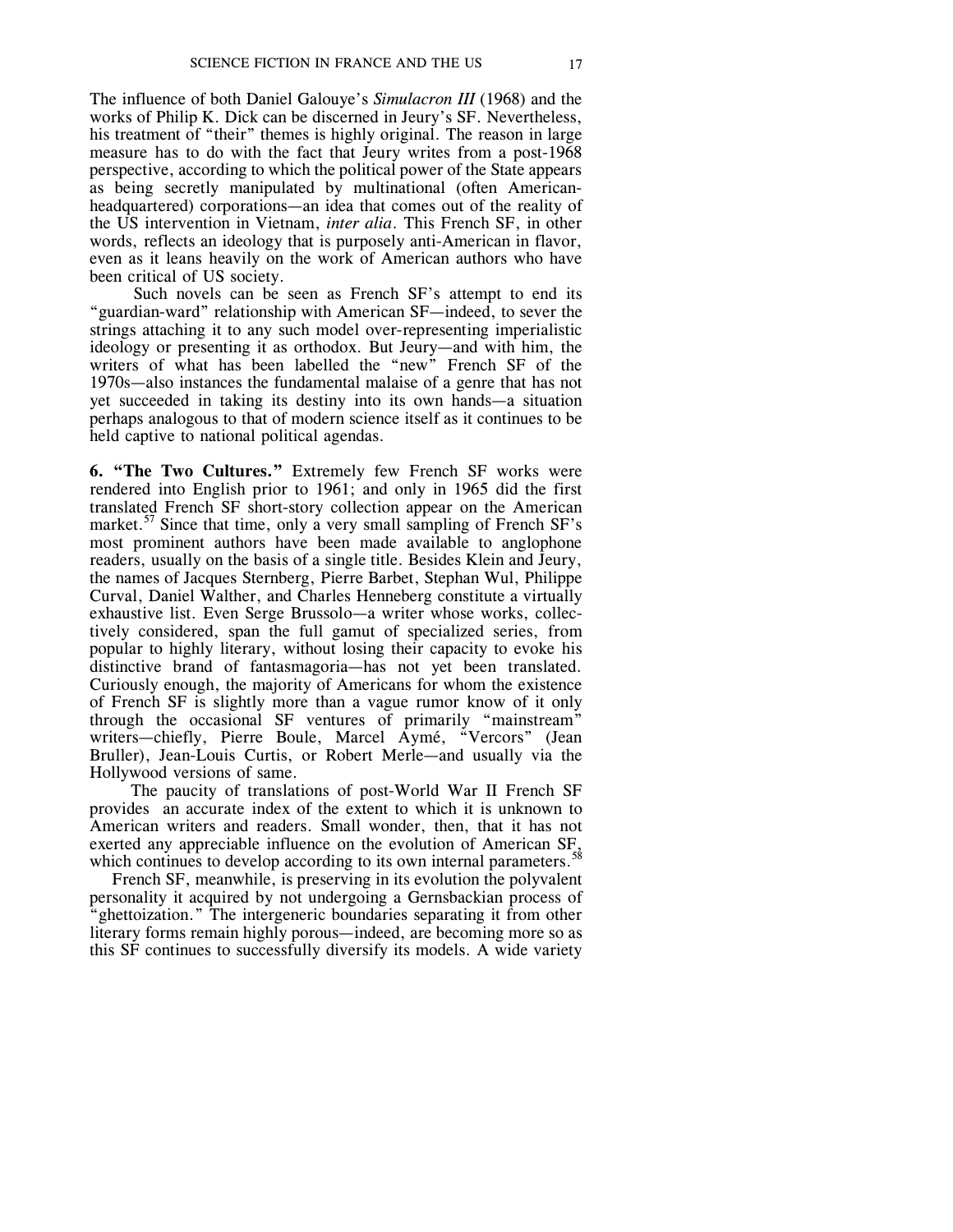of French writers have tried their hand at the genre: some are established novelists (Robert Escarpit, Jean Hougron, René Alberes), others are writing fiction for the first time (Volkoff); some have chosen the SF genre as a kind of fictional laboratory wherein they experiment with post-modern literary discourse (Brussolo, Dominique Douay), others—better known for their *nouveaux romans*—cite the parallels between the latter and their SF in terms of the "modernity" of both (Jean Ricardou, Claude Ollier).

Contemporary French SF authors, though willingly acknowledging the debt they owe their American counterparts, are no longer satisfied with simply imitating them (despite the fact that the majority of French readers of SF still prefer the Anglo-American version). Those French SF authors who continue to pattern themselves after certain Anglo-American SF writers are no longer indiscriminate in their choices—witness their preference for Ballard and Dick—and they no longer seek to mechanically reproduce a foreign SF product. Furthermore, and for the first time in its comparatively young history, modern French SF has matured to the point of being an important literary crossroads where diverse traditions meet and interact. As such, it is perhaps also in the process of becoming the preferred fictional locus of a new symbiosis between human values and techno-scientific culture.

We thus find ourselves confronting a very new configuration in the relationship between SF in France and SF in the US. On the one hand, only American SF of the best quality is being translated and published in the more serious SF lines in France. On the other, the "new" French SF of the past two decades—reinvigorated, dynamic, and at the intersection of a number of literary practices—has yet to achieve recognition in the US. While American SF continues to play a role in shaping the mythos of our modern technological world, French SF has become a generic center for the interplay of literary awareness and the humanistic tradition. Future interchanges between these two SF cultures should therefore prove to be mutually beneficial.

#### **NOTES**

1. See, for example, the articles by Pierre Versins, Jean Gattégno, and Jacques Van Herp appearing under the rubric "La Date de naissance de la SF," *Europe*, nos. 580-81 (Aug.-Sept. 1977), pp. 34-48.

2. Such generic tags include "scientific romance," "scientifiction," "speculative fiction," *roman de science, roman d'hypothèse, fiction scientifique, roman d'anticipation,* etc.

3. For example, Darko Suvin and I. Zantovská-Murray's "Bibliography of General Bibliographies of SF Literature," SFS, 5 (1978):271-86. Note, too, that more reviews of SF titles have appeared in the last 15 years than during the previous 50 (1923-73)—see Charles Elkins, "An Index of SF Criticism and Book Reviews," SFS, 9 (1982):101.

4. This is true despite the many studies appearing in journals such as SFS, *Extrapolation,* and *Foundation* (for the Anglo-American sector) and (for the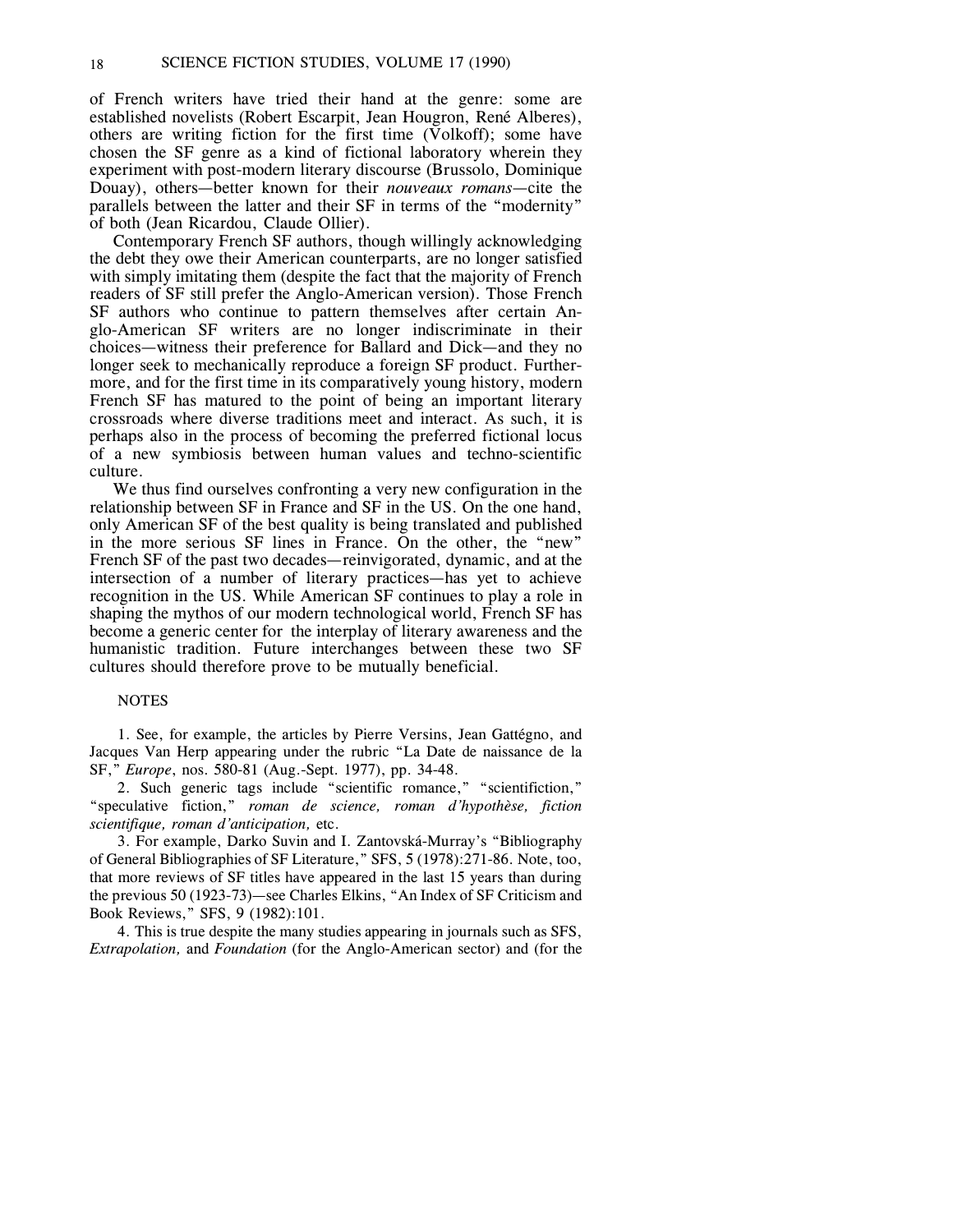French) the various colloquia or conferences devoted to the genre, such as the SAES or the SFLGC .

5. See, however, Carlo Pagetti's *Il Senso del futuro* (Rome, 1970) and Charles Nicol's "J.G. Ballard and the SF Mainstream," SFS, 3 (1976):150-57.

6. See Roger Bozzetto, "La Science-fiction en Chine Populaire," *Orbites,* no. 1 (1982), pp. 164-68.

7. See Vittorio Curtoni, *Le Limite dell'ignoto* (Milan, 1977), and Bernt Kling, "Perry Rhodan," SFS, 4 (1977):159-61.

8. See Suvin, "On What Is and Is Not an SF Narration...," SFS, 5 (1978): 45-57.

9. See Sam Moskowitz's *Under the Moons of Mars: A History and Anthology of the 'Scientific Romance' in the Munsey Magazines* (NY, 1970). SF's realm, moreover, is almost impossible to ascertain prior to the 20th century; see on this point Robert M. Philmus's "Science Fiction: From Its Beginning to 1870," in *Anatomy of Wonder,* ed. Neil Barron (NY, 1976), pp. 3-16—note that the essay in question does not appear in later editions of AW.

10. One must note, however, the work of Norbert Spehner in his *Ecrits sur la Science-Fiction* (Montréal, 1988).

11. For the French SF tradition, see Versins' *Encyclopédie de l'Utopie, des Voyages Extraordinaires et de la Science-Fiction* (Lausanne, 1972; 2nd ed., 1984); Jean-Jacques Bridenne's *La Littérature française d'imagination scientifique* (Paris, 1950); J. Van Herp's *Panorama de la science-fiction* (Verviers, Belgium: 1973, 1975); and also the latter's "Les Romans de *Science et Voyages* et leur temps," a preface to A. Valérie's *"Sur l'autre face du monde" et autres romans scientifiques de "Science et Voyages,"* ed. Gérard Klein & Jacques Van Herp (Paris, 1973), pp. 29-41.

12. For a comparison with the birth of the fantastic/horror genre, see J. Molino, "Le Fantastique entre l'oral et l'écrit," *Europe,* no. 611 (March 1980), pp. 32-41.

13. This portmanteau term, which combines the meanings of "future" and "possible," appears in De Jouvenel's *L'art de la conjecture* (Paris, 1964), and is cited by Bernard Cazes in his *Histoire du futur* (Paris, 1986), p. 197. See also Alexandre Cioranescu's *L'Avenir du passé* (Paris, 1973).

14. See my article titled "La Subversion du discours utopique," *Autrement dire*, nos. 3-4 (Nancy UP, 1986/87), pp. 155-69.

15. A large number of works existed, however, like Jacques Guttin's *Epigone, histoire du siècle futur* (1659), and several Moon voyages, Last-Man narratives, and uchronias. For more detailed information on the genealogy

of the SF genre and its development via these forms, see Philmus's *Into the Unknown: The Evolution of Science Fiction from Francis Godwin to H.G. Wells* (Berkeley, 1970; rpt., with a new Introduction, 1983) and Paul K. Alkon's *Origins of Futuristic Fiction* (Athens, GA: 1987).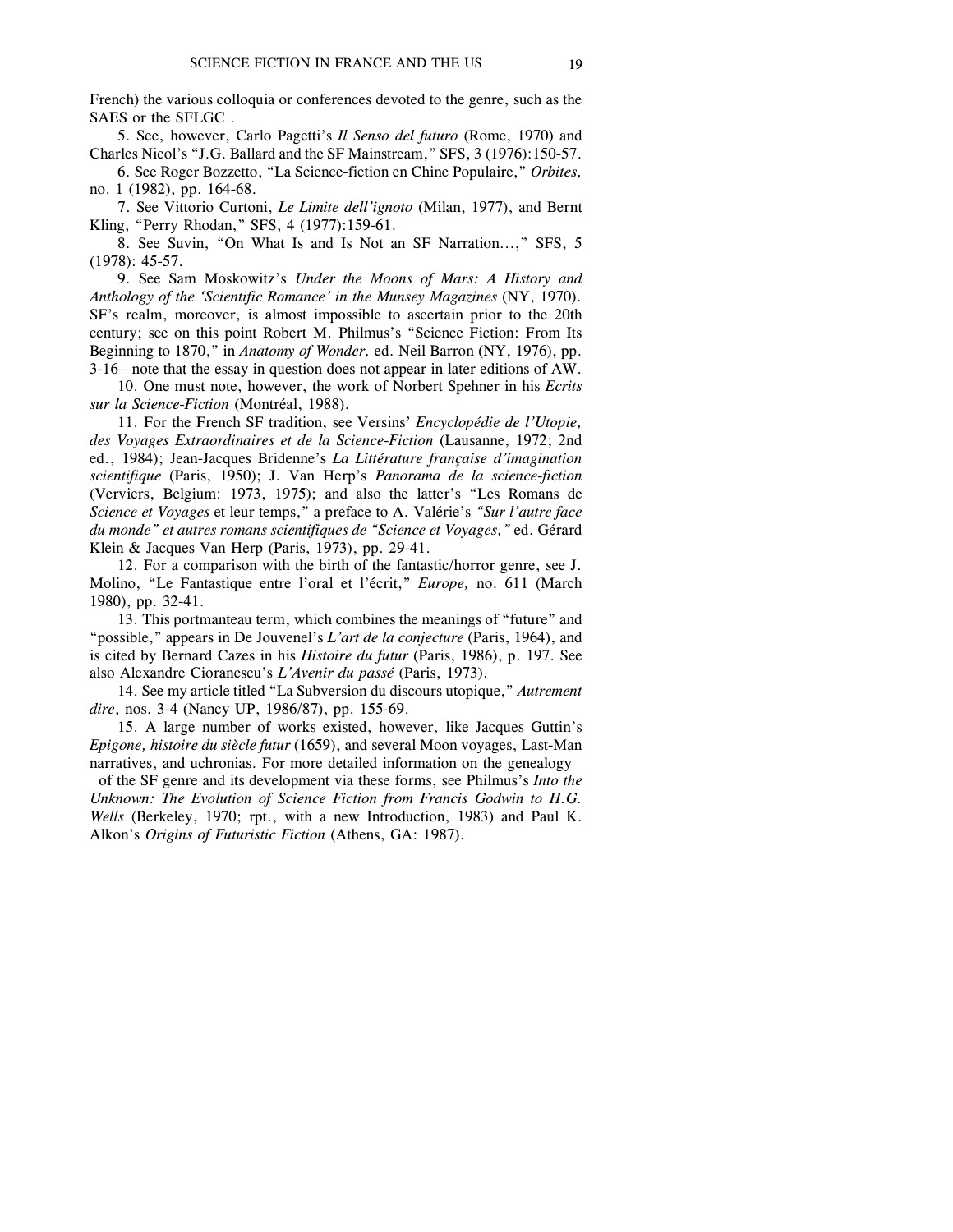### 20 SCIENCE FICTION STUDIES, VOLUME 17 (1990)

16. See Angenot, "French SF before Verne," SFS, 5 (1978):58-65.

17. The Verne essay in question, "Edgard [*sic*] Poë et ses oeuvres," originally appeared in the April 1863 issue of *Musée des Familles,* pp. 193-208. In addition to his apparent thematic borrowings from Poe (cryptograms, maelstroms, hoaxes, effects of oxygen on the body, prosthetic limbs, maritime cannibalism, etc.), Verne's Le Sphinx des glaces (1897) is a continuation of Poe's *Narrative of Arthur Gordon Pym* (1838).

18. H.B. Franklin, *Future Perfect: American SF of the Nineteenth Century* (NY, 1966; revised ed., 1978), p. ix.

19. Verne, as well as Rosny the Elder and others after Verne, were published both in literary journals (the *Journal des Débats,* for example) and in collections of children's literature.

20. See pp. 64-66 of the essay by Angenot cited in n. 16 above.

21. See Arthur B. Evans's *Jules Verne Rediscovered: Didacticism and the Scientific Novel* (Westport, CT: 1988).

22. See T. Clareson's "The Emergence of SF, 1870-1926," pp. 35-50 of the edition of *Anatomy of Wonder* cited in n. 9 above.

23. The three quotations here come from three different reviews entitled "Jules Verne" and appearing, respectively, in *Nature*, 17 (1878):198, *Book News*, 8 (1890):380, and *The American Monthly Review of Reviews*, 31 (1905): 579. On Verne's relationship to the "Frank Reade" books, see Moskowitz, *Explorers of the Infinite* (1963; rpt. Westport, CT: 1983), p. 109.

24. Translations of Irving and Poe (the latter by Baudelaire) were available, but neither was viewed as SF; the works of Poe, for example, continue to be classified as tales of the fantastic and/or horror.

25. Nor do the works of Rosny the Elder or H.G. Wells, for example, have an impact on that Vernian model.

26. See the article by Marcucci in the *Bulletin de la société Jules Verne,* no. 2 (1936), pp. 81-100.

27. The works of Rosny the Elder are somewhat different in this regard. For a more detailed discussion of Rosny's originality, see the special issue of *Europe* on Rosny (and Wells)—nos. 681-82 (1986), esp. pp. 3-43, 90-110.

28. Klein, in *his* preface (pp. 7-23) to the text by A. Valerie cited in n. 11 above, demonstrates that the real concern of these authors was not to develop a fictional setting whereby the imaginary potential of scientific invention can be expressed; rather, in the context of a banal and predictable plot structure, it was to downplay and (ultimately) to obliterate this scientific invention which had brought disorder into the bourgeois universe.

29. The translation of Duhammel's book was published by Houghton-Mifflin in 1931. For details on other available English translations (as per the double-asterisk footnote above), see the "Works Cited" in Arthur B. Evans's "Science Fiction in France: A Brief History," SFS, 16 (1989):267-75.

30. See J. Van Herp, *"Je sais tout": le roi des magazines.* (Brussels, 1986) and also his *José Moselli et la SF* (Brussels, 1984). In both of these, he develops an idea first broached in his Preface to Valérie (see n. 11 above): that the harsh judgments pronounced by fans on French SF writers of this period come from an unjust comparison with American SF of the same epoch.

31. Maurice Renard, for example, in his "Du roman merveilleux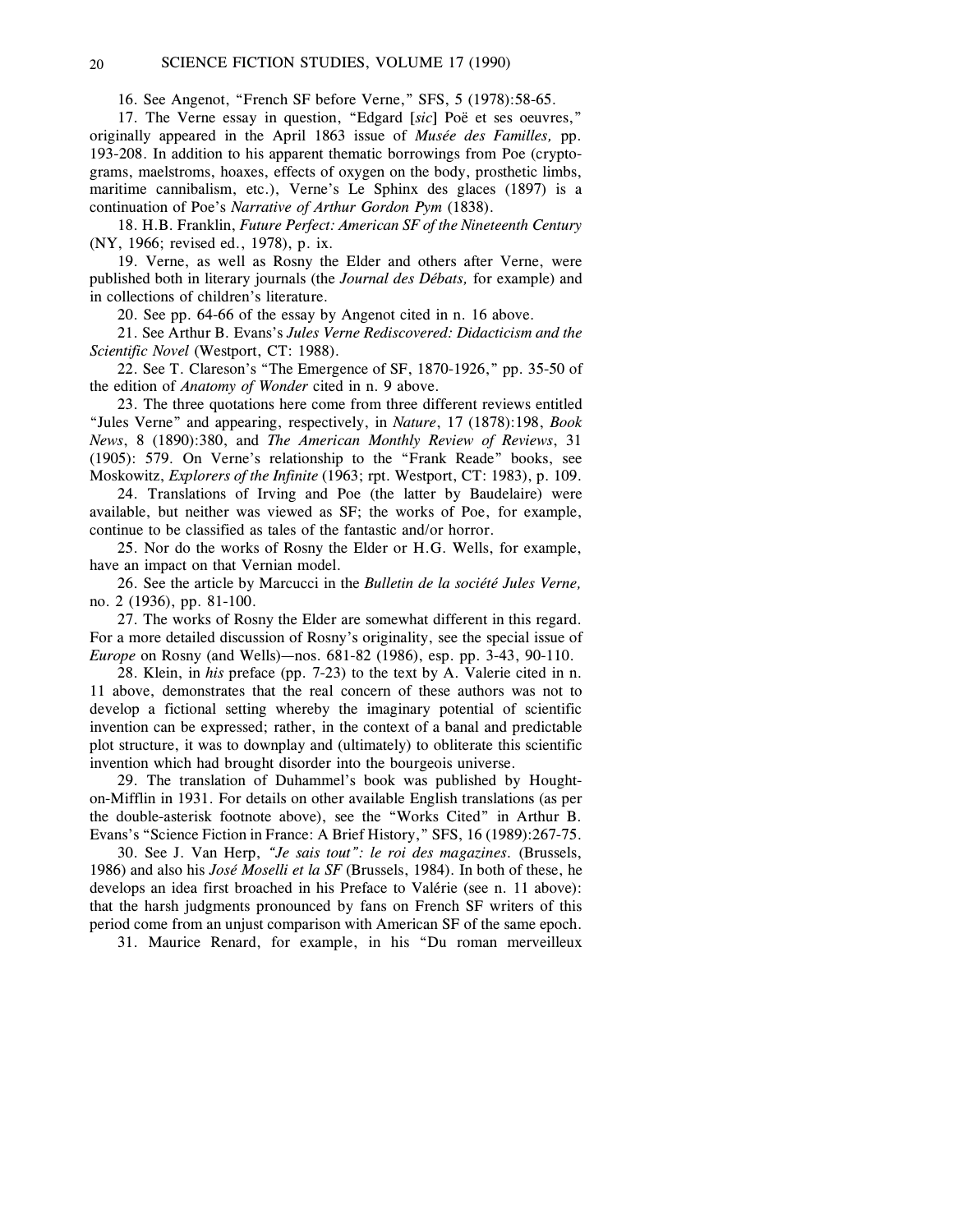scientifique et de son action sur l'intelligence du progrés," *Le Spectateur,* no. 6 (1909), pp. 245-60.

32. Such a sketch appeared, for example, in issue no. 943 (1933) of *Le Petit écho de la mode.* As for ongoing discussions, the journal *Etudes* published 28 articles and book reviews on SF works between its inception in 1922 and 1940.

33. The article in question was Régis Messac's "D.H. Keller et le roman scientifique aux Etats-Unis," *Les Primaires,* no. 110 (May-June 1939), pp. 217-22.

34. T. Varlet, *La Grande Panne* (Paris: Ed. des Portiques, 1930), pp. 9-10.

35. For an interesting analysis of "heroic fantasy" in this regard, see Pierre Giuliani, "Heroïc Fantasy et logique de l'empire," *Orbites,* no. 2 (1982), pp. 144-50, and Elisabeth Vonarburg's "La fantasy ou le retour aux sources," Europe, no. 707 (March 1988), pp. 105-13.

36. The first issue, for example, included two SF texts out of a total of 24 short stories or installments of novels.

37. Léon Stover, *La Science-fiction américaine* (Paris, 1972), p. 5.

38. See Howard Scott's *Technocracy* (Chicago, 1933), and James Burnham's *The Managerial Revolution* (NY, 1941). Note also that R. Marjolin, in *Les Expériences de Roosevelt* (Paris, 1933), advances certain theses quite contrary to the prevailing beliefs of the period.

39. For an "external" reaction to the phenomenon of SF fandom, and specifically to the first "World" Convention of SF in New York, see Bernard DeVoto, "Doom Beyond Jupiter," *Harper's*, no. 179 (Sept. 1939), pp. 445-48. For an internal critique, see Stanislaw Lem's "SF: A Hopeless Case, With Exceptions," *SF Commentary,* nos. 35-37 (1974), pp. 8-36.

40. For Wells's relations with Gernsback, see Patrick Parrinder, *Science Fiction: Its Criticism and Teaching* (London & NY, 1980), p. 11.

41. Stephen Spriel & Boris Vian, "Un nouveau genre littéraire: la science-fiction," *Les Temps modernes*, no. 72 (1951), pp. 618-27. Also see R. Queneau, "Un nouveau genre littéraire: les science-fictions," *Critique*, no. 46 (1951), pp. 195-98.

42. This term is M. Angenot's; see his "Le Paradigme absent: Eléments d'un sémiotique de la science-fiction," *Poétique*, no. 33 (1978), pp. 74-89; rpt. in English as "The Absent Paradigm: An Introduction to the Semiotics of Science Fiction," SFS, 6 (1979):9-19.

43. The phrase figures in the title of a collection of essays edited by Clareson (Bowling Green, OH: 1971).

44. See R. Messac's essay on "La Négation du progrès dans la littérature moderne," *Les Primaires*, no., 85 (1936), pp. 692-704; no. 86 (1937), pp. 9-26; no. 87 (1937), pp. 73-84; and no. 88 (1937), pp. 137-45.

45. See Luc Boltanski, "La fascination de l'Amerique," in *Les cadres, la formation d'un groupe social* (Paris, 1982), pp. 155-236.

46. See, for example, C. Romier's *L'Homme nouveau: esquisse des conséquences du progrès* (Paris, 1929), or Robert Aron's *Le Cancer américain* (Paris, 1931), which may be read in conjunction with *Décadence de la nation française* (Paris, 1931), co-authored by Aron and A. Dandieu.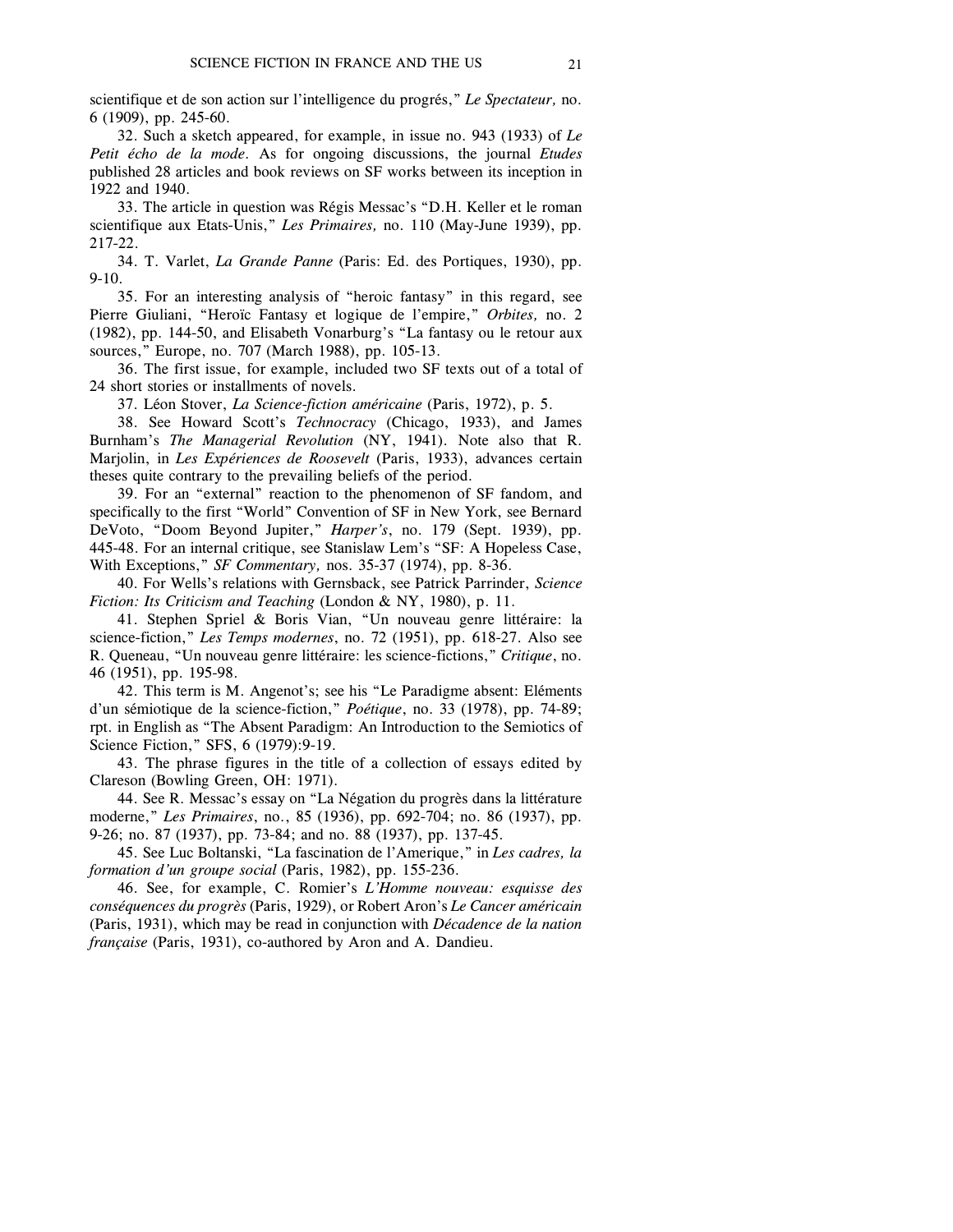47. Jean Fourastier, *La Civilisation de 1960* (Paris, 1947), p. 5.

48. For one outspoken activist propounding this point of view, see Boris Eizykman's *SF et capitalisme* (Paris, 1979).

49. The series, called "Captain John," was published in Paris by the Presses de la Cité (1949).

50. Teldy-Naïm, whose real name may have been Jacques Papy, tried to pass himself off as an American (though all of the works credited to him bear only French titles): see Henri Delmas & Alain Julian's *Le Rayon SF* (Toulouse, 1983), p. 113.

51. On this and subsequent points about *Fiction*, see George Slusser, "The Beginnings of Fiction," SFS, 16 (1989):307-37. Also see my "Littérature et paralittérature: le cas de la SF," *Orientations de la recherche et des méthodes en littérature comparée*, vol. 1 (Montpellier, 1984), pp. 140-51.

52. For example, an article by Robert Escarpit, "La Ghetto de la SF," *Le Monde* (30 Aug. 1954), p. 1, occasioned a reply in *Fiction*, no. 11 (Oct. 1954), p. 119, entitled "Réponse à un jugement téméraire."

53. Pierre Villadier made this case in his "SF et littérature d'anticipation," printed by *Nouvelle critique* in June and July of 1954. For a response, see Alain Dorémieux, "Où la politique va-t-elle se nicher?" *Fiction*, no. 10 (Sept. 1954), p. 118-20.

54. Thus Jacques Sternberg, in his *Une Succursale du fantastique nommée Science-fiction* (Paris, 1958), argued that "SF is the junction point not with modern fairy tales but with stories of demons" (p. 12).

55. There were, occasionally, some premature successes: see, for example, Daniel Drode's *nouveau roman* SF tale called *Surface de la planète* (Paris: Rayon fantastique, 1959).

56. Concerning the influence of Dick on French SF, see Emmanuel Jouanne's "How `Dickian' is the New French SF?" SFS, 15 (1988):226-31, and also Pascal Thomas' "French SF and the Legacy of Philip K. Dick," *Foundation*, no. 34 (1985), pp. 22-35.

57. *Thirteen French Science Fiction Stories*, ed. Damon Knight ( NY: Bantam, 1965). This collection, however, contains four texts that are more fantastic than S-F in nature. Also of note is the anthology of French SF edited by Maxim Jakubowski and entitled *Travelling Toward Epsilon* (NY: New English Library, 1977).

58. Of course, American SF evolved substantially during this period, and especially in the 1960s—as a result both of new technologies and of influences from certain British SF writers for the magazine *New Worlds*. But the definitive history of modern American SF remains to be written. Among the more credible attempts at such a synthesis are Joe de Bolt and John R. Pfeiffer's "The Early Modern Period: 1938-1963" and Brian Stableford's "The Modern Period: 1964-1986"—both in the third edition of *Anatomy of Wonder* (NY, 1987).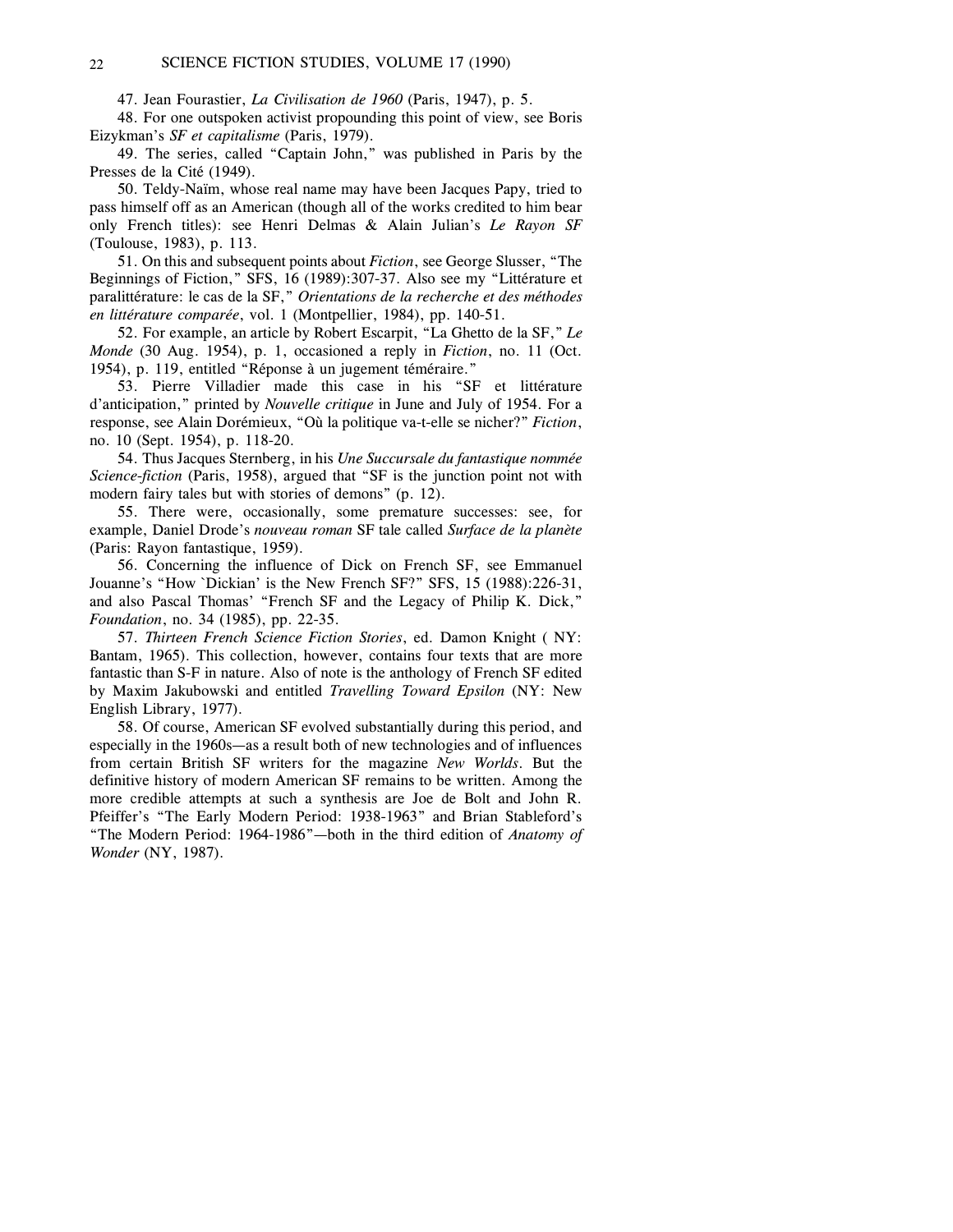#### RÉSUMÉ

Roger Bozzetto. *Des liaisons équivoques: la science-fiction en France et aux Etats-Unis (une vue des côtes françaises).*—Le temps n'est plus où l'histoire de la SF relevait pour chaque pays du folklore local. Le développement de la SF, en tant que littérature mondiale, implique une analyse des relations que la SF américaine—qui a porté le genre à son niveau actuel de maturité—entretient à la fois avec l'histoire du genre et avec les littératures nationales.

Cela implique une réflexion sur la préhistoire du genre lui-même, à partir du moment où, vers le 17e siècle, il devient un domaine autonome de la fiction et puis sur sa constitution engenre autour des œuvres de Jules Verne et de H.G. Wells. Avant *Looking Backward* et bien que des textes de science-fiction commencaient à être publiés aux Etats-Unis, la science-fiction américaine ne pouvait pas rivaliser avec les modèles européens.

Entre les deux guerres, alors que la SF française se développe dans une atmosphère de méfiance face à la science et dans un cadre éditorial peu dynamique, la SF américaine se constitue non seulement en "nouvelle catégorie de l'édition" mais en univers mythopoiétique original que le passage par le "ghetto", où la peut-être enfermée Gernsback, a permis de rendre solide et puissant.

La fin de la 2e guerre mondiale voit un déferlement de la SF américaine sur les ruines de la SF française, cependant, après un certain temps, cette dernière en sort revivifié—au point de choisir ses propres modèles et ses références (R. Bradbury, P.K. Dick) dans cette production américaine afin de s'en inspirer et, dans une certaine mesure, de tenter de s'en détacher. Cette nouvelle production française de SF donne des textes intéressants (Michel Jeury ou Serge Brussolo) mais elle n'a pas encore obtenu le succès auquel elle pourrait aspirer sur le marché américain.

Car si la SF française a eu besoin de la SF des Etats-Unis pour se reconstituer, elle n'a plus à aucun moment depuis la mort de Jules Verne influencé la SF américaine. Celle-ci se développe selon ses propres tendances, ou en relation avec d'autres auteurs anglophones comme à un certain moment l'équipe anglaise qui publiait *New Worlds*. Cela ne signifie pas que la SF demeure à jamais un produit de standard américain: la SF française pourrait en effect se proposer comme un exemple pour hybrider la culture SF et la littérature d'avant-garde. (ABE)

**Abstract.**—The time is long past when the history of a nation's SF was viewed merely as an extension of its local folklore. And the contemporary study of SF as a world literature would seem to call for a more detailed analysis of how the American model—which carried the genre to its current level of maturity— affected both the historical evolution of SF as a whole and that of certain national literatures.

Such an investigation requires a look at the prehistory of the genre (inasmuch as SF, from the 17th century onward, developed as an autonomous